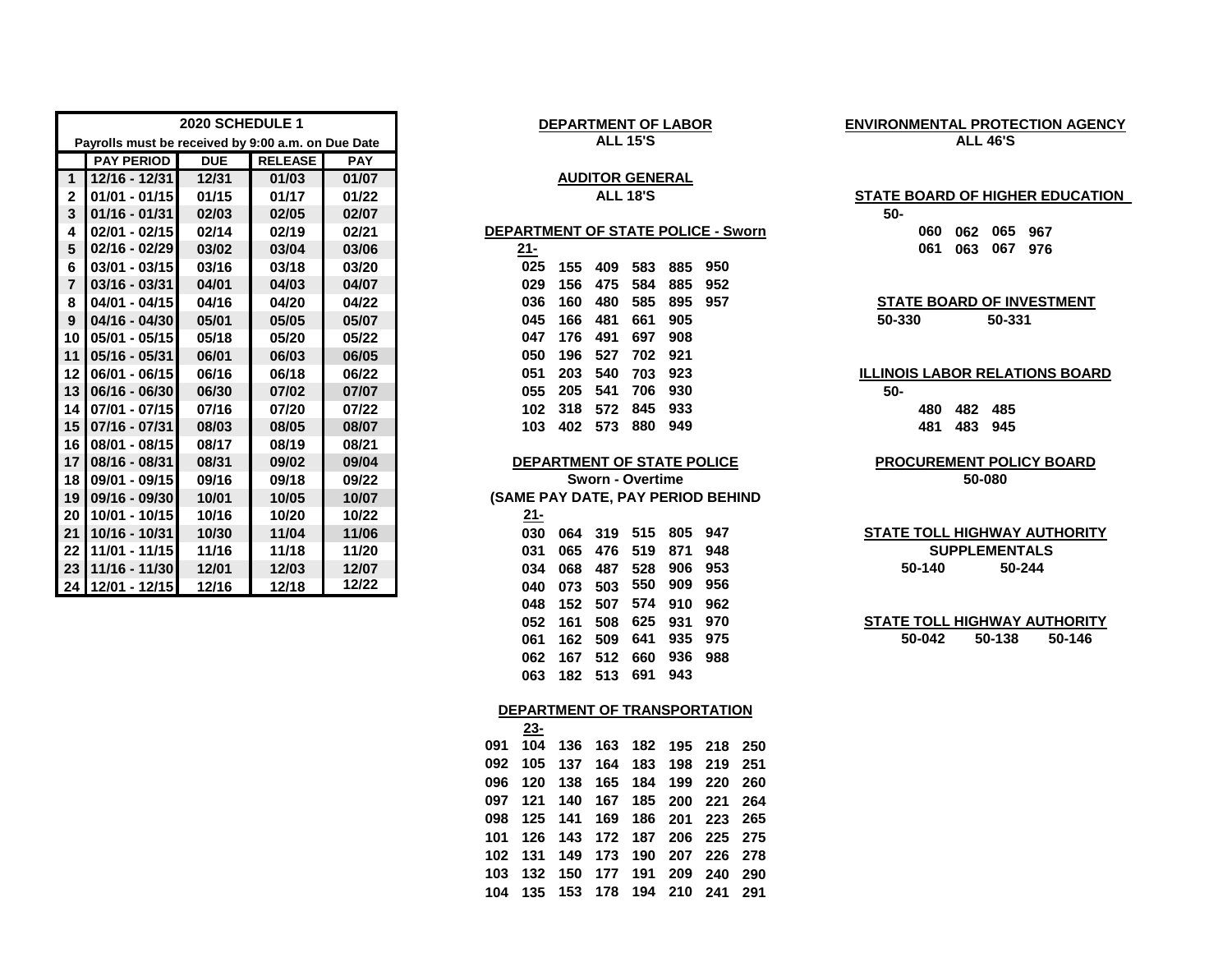|                 |                                                    | <b>2020 SCHEDULE 2</b> |                |            |                                                |     |                                            |     |        |        |     |     |     |
|-----------------|----------------------------------------------------|------------------------|----------------|------------|------------------------------------------------|-----|--------------------------------------------|-----|--------|--------|-----|-----|-----|
|                 | Payrolls must be received by 9:00 a.m. on Due Date |                        |                |            | <b>FINANCIAL &amp; PROFESSIONAL REGULATION</b> |     | CAPITOL DEVELOPMENT BOARD                  |     |        |        |     |     |     |
|                 | <b>PAY PERIOD</b>                                  | <b>DUE</b>             | <b>RELEASE</b> | <b>PAY</b> | <b>All 13'S</b>                                |     |                                            |     | 50-    |        |     |     |     |
| $1 \mid$        | 12/16 - 12/31                                      | 01/06                  | 01/08          | 01/10      |                                                |     | 151                                        | 159 | 935    | 973    |     |     |     |
| $\mathbf{2}$    | $01/01 - 01/15$                                    | 01/17                  | 01/22          | 01/24      | <b>DEPARTMENT OF INSURANCE</b>                 |     | 156                                        | 835 | 936    |        |     |     |     |
| 3               | $01/16 - 01/31$                                    | 02/04                  | 02/06          | 02/10      | <b>All 14's</b>                                |     |                                            |     |        |        |     |     |     |
| 4               | $02/01 - 02/15$                                    | 02/19                  | 02/21          | 02/25      |                                                |     |                                            |     |        |        |     |     |     |
| 5               | 02/16 - 02/29                                      | 03/04                  | 03/06          | 03/10      | DEPARTMENT OF PUBLIC HEALTH                    |     | <u>IL COMPREHENSIVE LIFE INSURANCE PLA</u> |     |        |        |     |     |     |
| 6               | 03/01 - 03/15                                      | 03/19                  | 03/23          | 03/25      | <b>AII 20'S</b>                                |     |                                            |     | 50-570 |        |     |     |     |
| $\overline{7}$  | $03/16 - 03/31$                                    | 04/06                  | 04/08          | 04/10      |                                                |     |                                            |     |        |        |     |     |     |
| 8               | 04/01 - 04/15                                      | 04/20                  | 04/22          | 04/24      | DEPARTMENT OF TRANSPORTATION                   |     | <b>CRIMINAL JUSTICE INFORMATION AUTHO</b>  |     |        |        |     |     |     |
| 9               | $04/16 - 04/30$                                    | 05/04                  | 05/06          | 05/08      | $23 -$                                         |     |                                            |     |        | $50 -$ |     |     |     |
| 10 <sub>1</sub> | 05/01 - 05/15                                      | 05/18                  | 05/20          | 05/22      | 016<br>037<br>076<br>280<br>057<br>002         | 505 | 511                                        | 516 | 521    | 652    | 753 | 852 | 908 |
| 11              | 05/16 - 05/31                                      | 06/04                  | 06/08          | 06/10      | 077<br>281<br>041<br>061<br>004<br>017         | 506 | 512                                        | 517 | 523    | 653    | 754 | 853 | 909 |
| $12 \,$         | 06/01 - 06/15                                      | 06/19                  | 06/23          | 06/25      | 063<br>081<br>021<br>043<br>005                | 507 | 513                                        | 518 | 524    | 750    | 755 | 901 | 910 |
| 13 <sup>1</sup> | 06/16 - 06/30                                      | 07/06                  | 07/08          | 07/10      | 026<br>045<br>086<br>006<br>066                | 508 | 514                                        | 519 | 650    | 751    | 756 | 906 | 911 |
| 14 <sup>1</sup> | 07/01 - 07/15                                      | 07/20                  | 07/22          | 07/24      | 027<br>046<br>067<br>087<br>007                | 509 | 515                                        | 520 | 651    | 752    | 757 | 907 | 912 |
|                 | 15 07/16 - 07/31                                   | 08/04                  | 08/06          | 08/10      | 031<br>047<br>071<br>142<br>011                |     |                                            |     |        |        |     |     |     |
| 16              | 08/01 - 08/15                                      | 08/19                  | 08/21          | 08/25      | 180<br>033<br>051<br>073<br>013                |     |                                            |     |        |        |     |     |     |
| 17              | 08/16 - 08/31                                      | 09/03                  | 09/08          | 09/10      | 075<br>181<br>015<br>036<br>056                |     | <b>IL EMERGENCY MANAGEMENT AGENCY</b>      |     |        |        |     |     |     |
| 18 I            | 09/01 - 09/15                                      | 09/21                  | 09/23          | 09/25      |                                                |     |                                            |     | $50 -$ |        |     |     |     |
| 19              | 09/16 - 09/30                                      | 10/05                  | 10/07          | 10/09      | <b>DEPT OF INNOVATION &amp; TECHNOLGY</b>      |     | 070                                        | 093 | 099    | 175    | 260 | 265 | 958 |
| 20 <sub>1</sub> | 10/01 - 10/15                                      | 10/19                  | 10/21          | 10/23      | <b>ALL 28'S</b>                                |     | 071                                        | 095 | 099    | 177    | 261 | 273 | 959 |
| 21              | 10/16 - 10/31                                      | 11/04                  | 11/06          | 11/10      |                                                |     | 072                                        | 096 | 168    | 190    | 262 | 311 | 960 |
| 22              | 11/01 - 11/15                                      | 11/19                  | 11/23          | 11/25      | <b>CIVIL SERVICE COMMISSION</b>                |     | 073                                        | 097 | 169    | 191    | 263 | 313 |     |
| 23 <sup>1</sup> | 11/16 - 11/30                                      | 12/04                  | 12/08          | 12/10      | <b>ALL 30'S</b>                                |     | 074                                        | 098 | 170    | 250    | 264 | 314 |     |
|                 | 24 12/01 - 12/15                                   | 12/17                  | 12/21          | 12/23      |                                                |     |                                            |     |        |        |     |     |     |

### **FINANCIAL & PROFESSIONAL REGULATION**

# **DEPARTMENT OF PUBLIC HEALTH**

#### **DEPARTMENT OF TRANSPORTATION**

|       |                         | $23 -$          |  |  |
|-------|-------------------------|-----------------|--|--|
|       | 002 016 037 057 076 280 |                 |  |  |
|       | 004 017 041 061 077 281 |                 |  |  |
|       | 005 021 043 063 081     |                 |  |  |
|       | 006 026 045 066 086     |                 |  |  |
|       | 007 027 046 067 087     |                 |  |  |
|       | 011 031 047 071 142     |                 |  |  |
|       | 013 033 051 073 180     |                 |  |  |
| 015 - |                         | 036 056 075 181 |  |  |
|       |                         |                 |  |  |

# **ALL 28'S**

## **COMMERCE COMMISSION ALL 31'S**

**DEPT HEALTHCARE & FAMILY SERIVICES ALL 33'S**

| IL EMERGENCY MANAGEMENT AGENCY |                             |  |  |
|--------------------------------|-----------------------------|--|--|
|                                | 50-                         |  |  |
|                                | 070 093 099 175 260 265 958 |  |  |
|                                | 071 095 099 177 261 273 959 |  |  |
|                                | 072 096 168 190 262 311 960 |  |  |
|                                | 073 097 169 191 263 313     |  |  |
|                                | 074 098 170 250 264 314     |  |  |

#### **JUDGES RETIREMENT SYSTEM**

**032 035 845 50-**

**50-501 50-502 LEGISLATIVE INFORMATION SYSTEM**

**CENTRAL MANAGEMENT SERVICES ALL 37'S**

## **DEPARTMENT ON AGING ALL 47'S**

#### **STATE EMPLOYEES RETIREMENT SYSTEM**

**030 031 131 932 972 50-**

**50-570 IL COMPREHENSIVE LIFE INSURANCE PLAN**

| $8$   04/01 - 04/15                | 04/20     | 04/22     | 04/24     | DEPARTMENT OF TRANSPORTATION |         |     |          |         |     |             |         |     |             |  | <b>CRIMINAL JUSTICE INFORMATION AUTHORITY</b> |     |
|------------------------------------|-----------|-----------|-----------|------------------------------|---------|-----|----------|---------|-----|-------------|---------|-----|-------------|--|-----------------------------------------------|-----|
| $9$   04/16 - 04/30                | 05/04     | 05/06     | 05/08     |                              |         | 23- |          |         |     |             |         |     | -50         |  |                                               |     |
| 10 <b>1</b> 05/01 - 05/15 <b>1</b> | 05/18     | 05/20     | 05/22     |                              | 002 016 | 037 | 057      | 076 280 |     | 505 511     | 516     | 521 |             |  | 652 753 852 908 913                           |     |
| 11 05/16 - 05/31                   | 06/04     | 06/08     | 06/10     | 004                          | 017     | 041 | 061      | 077 281 |     | 506 512 517 |         |     | 523 653 754 |  | 853 909 914                                   |     |
| 12 06/01 - 06/15                   | 06/19     | 06/23     | 06/25     |                              | 005 021 | 043 | 063      | - 081   | 507 |             | 513 518 | 524 | 750 755 901 |  | 910 915                                       |     |
| 13   06/16 - 06/30                 | 07/06     | 07/08     | 07/10     | 006                          | 026     | 045 | 066      | 086     |     | 508 514 519 |         | 650 | 751 756     |  | 906 911 916                                   |     |
| 14   07/01 - 07/15                 | 07/20     | 07/22     | 07/24     | 007                          | -027    | 046 | 067      | 087     |     | 509 515     | 520     |     | 651 752 757 |  | 907 912 917                                   |     |
| 15 07/16 - 07/31                   | 08/04     | 08/06     | 08/10     | 011                          | 031     | 047 | 071      | 142     |     |             |         |     |             |  |                                               | 951 |
|                                    | - - - - - | - - - - - | - - - - - |                              |         |     | ---- --- |         |     |             |         |     |             |  |                                               |     |

|                             | 50- |  |  |
|-----------------------------|-----|--|--|
| 070 093 099 175 260 265 958 |     |  |  |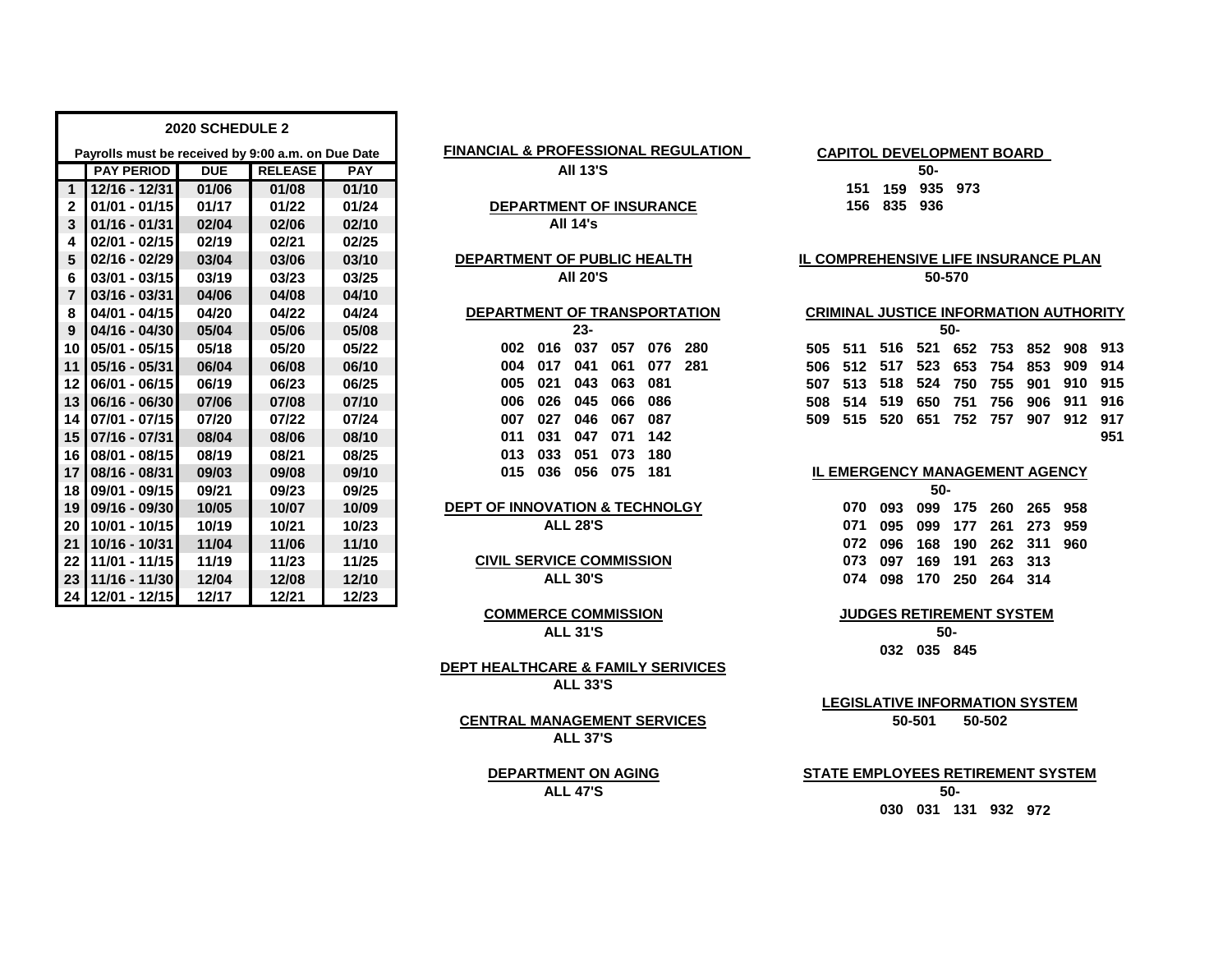|                   |                                                    | 2020 SCHEDULE 3 |                |            |                                              |                                          |                                      |               |        |        |  |
|-------------------|----------------------------------------------------|-----------------|----------------|------------|----------------------------------------------|------------------------------------------|--------------------------------------|---------------|--------|--------|--|
|                   | Payrolls must be received by 9:00 a.m. on Due Date |                 |                |            | <b>SECRETARY OF STATE</b>                    |                                          | IL WORKERS COMPENSATION COMMISSION   |               |        |        |  |
|                   | <b>PAY PERIOD</b>                                  | <b>DUE</b>      | <b>RELEASE</b> | <b>PAY</b> | <b>ALL 03'S</b>                              |                                          |                                      |               |        |        |  |
| 1 <sup>1</sup>    | 12/16 - 12/31                                      | 01/06           | 01/08          | 01/10      | <b>EXCEPT:</b>                               | 50-110                                   | 50-114                               | 50-117        | 50-120 | 50-931 |  |
| $\mathbf{2}$      | $01/01 - 01/15$                                    | 01/17           | 01/22          | 01/24      | 03-741<br>03-743<br>03-341                   | 50-112                                   | 50-115                               | 50-118        | 50-124 | 50-978 |  |
| 3                 | $01/16 - 01/31$                                    | 02/05           | 02/07          | 02/11      | 03-742<br>03-725<br>03-753                   | 50-113                                   | 50-116                               | 50-119        | 50-930 | 50-979 |  |
| 4                 | $02/01 - 02/15$                                    | 02/20           | 02/24          | 02/26      |                                              |                                          |                                      |               |        |        |  |
| 5                 | $02/16 - 02/29$                                    | 03/05           | 03/09          | 03/11      |                                              | <b>EDUCATIONAL LABOR RELATIONS BOARD</b> |                                      |               |        |        |  |
| 6                 | $03/01 - 03/15$                                    | 03/20           | 03/24          | 03/26      | <b>HOUSE OF REPRESENTATIVES</b>              |                                          |                                      | 50-375 50-955 |        |        |  |
| $\overline{7}$    | $03/16 - 03/31$                                    | 04/06           | 04/08          | 04/10      | Semi-Monthly                                 |                                          |                                      |               |        |        |  |
| 8                 | 04/01 - 04/15                                      | 04/20           | 04/22          | 04/24      | 09-063<br>09-911                             |                                          | <b>LEGISLATIVE REFERENCE BUREAU</b>  |               |        |        |  |
| 9                 | 04/16 - 04/30                                      | 05/05           | 05/07          | 05/11      | 09-074<br>09-912                             |                                          | 50-055                               | 50-938        |        |        |  |
| 10 <sub>1</sub>   | 05/01 - 05/15                                      | 05/19           | 05/21          | 05/26      | 09-910                                       |                                          |                                      |               |        |        |  |
| 11                | 05/16 - 05/31                                      | 06/05           | 06/09          | 06/11      |                                              |                                          | <b>STUDENT ASSISTANCE COMMISSION</b> |               |        |        |  |
| $12 \overline{ }$ | 06/01 - 06/15                                      | 06/22           | 06/24          | 06/26      |                                              |                                          |                                      | $50 -$        |        |        |  |
| 13                | 06/16 - 06/30                                      | 07/06           | 07/08          | 07/10      | <b>COMMERCE &amp; ECONOMIC OPPORTUNITY</b>   | 572                                      | 579                                  | 591           | 602    | 962    |  |
| 14 <sup>1</sup>   | 07/01 - 07/15                                      | 07/20           | 07/22          | 07/24      | <b>ALL 42'S</b>                              | 573                                      | 580                                  | 592           | 606    | 963    |  |
| 15                | 07/16 - 07/31                                      | 08/05           | 08/07          | 08/11      |                                              | 574                                      | 581                                  | 593           | 608    | 964    |  |
| 16                | 08/01 - 08/15                                      | 08/20           | 08/24          | 08/26      | <b>DEAF &amp; HARD OF HEARING COMMISSION</b> | 575                                      | 582                                  | 594           | 609    | 968    |  |
| 17 <sup>1</sup>   | 08/16 - 08/31                                      | 09/04           | 09/09          | 09/11      | 50-300 50-301 50-302 50-860                  | 576                                      | 583                                  | 595           | 907    |        |  |
| 18 <sup>1</sup>   | 09/01 - 09/15                                      | 09/21           | 09/23          | 09/25      |                                              | 577                                      | 584                                  | 599           | 939    |        |  |
| 19                | 09/16 - 09/30                                      | 10/05           | 10/07          | 10/09      |                                              | 578                                      | 590                                  | 601           | 961    |        |  |
| 20 <sub>1</sub>   | 10/01 - 10/15                                      | 10/20           | 10/22          | 10/26      |                                              |                                          |                                      |               |        |        |  |
| 21                | 10/16 - 10/31                                      | 11/04           | 11/06          | 11/10      |                                              |                                          | <b>TAX TRIBUNAL</b>                  |               |        |        |  |
| $22 \,$           | 11/01 - 11/15                                      | 11/19           | 11/23          | 11/25      |                                              | 50-670                                   | 50-671                               |               |        |        |  |
| 23                | 11/16 - 11/30                                      | 12/07           | 12/09          | 12/11      |                                              |                                          |                                      |               |        |        |  |
|                   | 24 12/01 - 12/15                                   | 12/17           | 12/21          | 12/23      |                                              |                                          |                                      |               |        |        |  |

## **SECRETARY OF STATE**

|       | <b>ALL 03'S</b> |                      |  |
|-------|-----------------|----------------------|--|
| :EPT: |                 |                      |  |
|       |                 | 03-341 03-741 03-743 |  |
|       |                 | 03-725 03-742 03-753 |  |

|        | Semi-Monthly |
|--------|--------------|
| 09-063 | 09-911       |
| 09-074 | 09-91:       |
| 09-910 |              |

| <b>COMMERCE &amp; ECONOMIC OPPORTUNITY</b> |
|--------------------------------------------|
| ALL 42'S                                   |

### **IL WORKERS COMPENSATION COMMISSION**

| 50-110 50-114 50-117               | 50-120 50-931 |  |
|------------------------------------|---------------|--|
| 50-112 50-115 50-118 50-124 50-978 |               |  |
| 50-113 50-116 50-119 50-930 50-979 |               |  |

# **EDUCATIONAL LABOR RELATIONS BOARD**

### **STUDENT ASSISTANCE COMMISSION**

|     |     | 50- |     |     |
|-----|-----|-----|-----|-----|
| 572 | 579 | 591 | 602 | 962 |
| 573 | 580 | 592 | 606 | 963 |
| 574 | 581 | 593 | 608 | 964 |
| 575 | 582 | 594 | 609 | 968 |
| 576 | 583 | 595 | 907 |     |
| 577 | 584 | 599 | 939 |     |
| 578 | 590 | 601 | 961 |     |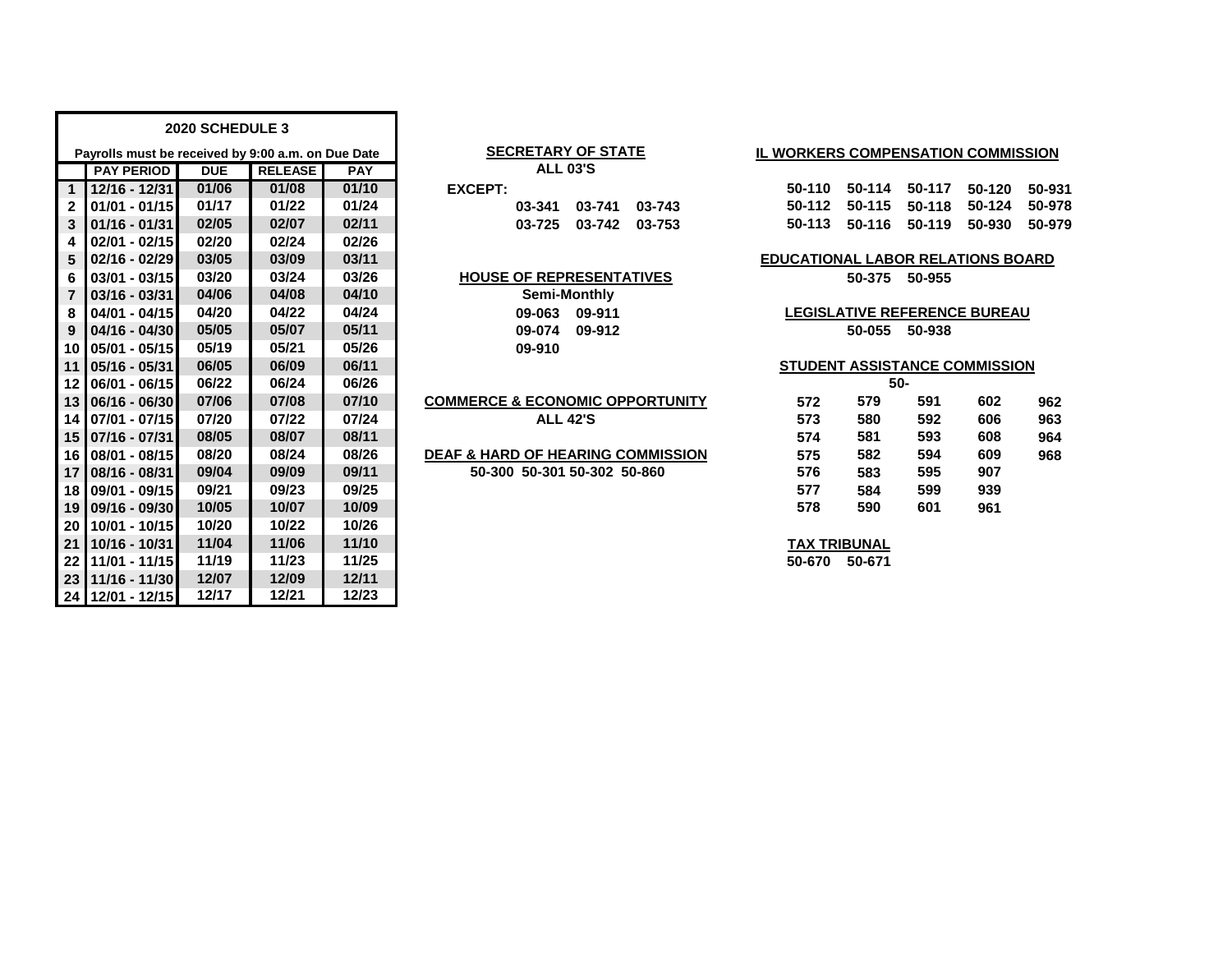|                 | 2020 SCHEDULE 4<br>Payrolls must be received by 9:00 a.m. on Due Date |            |                |            |                 | DEPARTMENT OF NATURAL RESOURCES |                            |     |                                               |                                        |                     | <b>DEPARTMENT OF REVENUE</b>     |        |     |     |  |  |
|-----------------|-----------------------------------------------------------------------|------------|----------------|------------|-----------------|---------------------------------|----------------------------|-----|-----------------------------------------------|----------------------------------------|---------------------|----------------------------------|--------|-----|-----|--|--|
|                 |                                                                       |            |                |            | <b>ALL 12'S</b> |                                 |                            |     |                                               |                                        | <b>ALL 25'S</b>     |                                  |        |     |     |  |  |
|                 | <b>PAY PERIOD</b>                                                     | <b>DUE</b> | <b>RELEASE</b> | <b>PAY</b> | <b>EXCEPT:</b>  |                                 |                            |     |                                               |                                        |                     |                                  |        |     |     |  |  |
| $\mathbf{1}$    | 12/16 - 12/31                                                         | 01/07      | 01/09          | 01/13      | 910             | 924                             | 951                        | 954 | 981                                           | 992                                    |                     | <b>LIQUOR CONTROL COMMISSION</b> |        |     |     |  |  |
| $\mathbf{2}$    | $01/01 - 01/15$                                                       | 01/22      | 01/24          | 01/28      | 912             | 940                             | 952                        | 960 | 982                                           | 994                                    |                     | <b>ALL 32'S</b>                  |        |     |     |  |  |
| 3               | $01/16 - 01/31$                                                       | 02/06      | 02/10          | 02/13      | 913             | 950                             | 953                        | 980 | 987                                           |                                        |                     |                                  |        |     |     |  |  |
| 4               | $02/01 - 02/15$                                                       | 02/24      | 02/26          | 02/28      |                 |                                 |                            |     |                                               |                                        |                     | DEPARTMENT OF VETERAN'S AFFAIRS  |        |     |     |  |  |
| 5               | 02/16 - 02/29                                                         | 03/09      | 03/11          | 03/13      |                 |                                 |                            |     | <b>DEPT OF CHILDREN &amp; FAMILY SERVICES</b> |                                        | <b>ALL 34'S</b>     |                                  |        |     |     |  |  |
| 6               | $03/01 - 03/15$                                                       | 03/23      | 03/25          | 03/27      | <b>ALL 16'S</b> |                                 |                            |     |                                               |                                        |                     |                                  |        |     |     |  |  |
| $\overline{7}$  | $03/16 - 03/31$                                                       | 04/07      | 04/09          | 04/13      |                 |                                 |                            |     |                                               |                                        | <b>LOTTERY</b>      |                                  |        |     |     |  |  |
| 8               | 04/01 - 04/15                                                         | 04/22      | 04/24          | 04/28      |                 |                                 |                            |     |                                               | ABRAHAM LINCOLN PRES. LIBRARY & MUSEUM | <b>ALL 45'S</b>     |                                  |        |     |     |  |  |
| 9               | $04/16 - 04/30$                                                       | 05/07      | 05/11          | 05/13      | <b>ALL 19'S</b> |                                 |                            |     |                                               |                                        |                     |                                  |        |     |     |  |  |
| 10 I            | $05/01 - 05/15$                                                       | 05/21      | 05/26          | 05/28      |                 |                                 |                            |     |                                               |                                        | <b>GAMING BOARD</b> |                                  |        |     |     |  |  |
| 11 <sup>1</sup> | 05/16 - 05/31                                                         | 06/08      | 06/10          | 06/12      |                 |                                 | DEPARTMENT OF STATE POLICE |     |                                               |                                        | $50-$               |                                  |        |     |     |  |  |
| 12 <sub>1</sub> | 06/01 - 06/15                                                         | 06/22      | 06/24          | 06/26      | $21 -$          |                                 |                            |     |                                               |                                        | 043                 | 048                              | 303    | 500 | 990 |  |  |
| 13 <sub>l</sub> | 06/16 - 06/30                                                         | 07/07      | 07/09          | 07/13      | 024             | 114                             | 401                        | 524 | 670                                           | 964                                    | 045                 | 049                              | 304    | 503 | 999 |  |  |
|                 | 14 07/01 - 07/15                                                      | 07/22      | 07/24          | 07/28      | 026             | 154                             | 403                        | 529 | 680                                           | 958                                    | 046                 | 200                              | 400    | 600 |     |  |  |
|                 | 15 07/16 - 07/31                                                      | 08/07      | 08/11          | 08/13      | 027             | 163                             | 408                        | 530 | 685                                           | 997                                    | 047                 | 201                              | 401    | 604 |     |  |  |
| 16 I            | 08/01 - 08/15                                                         | 08/24      | 08/26          | 08/28      | 028             | 175                             | 410                        | 571 | 689                                           |                                        |                     |                                  |        |     |     |  |  |
|                 | 17 08/16 - 08/31                                                      | 09/04      | 09/09          | 09/11      | 032             | 195                             | 413                        | 581 | 701                                           |                                        |                     | IL HEALTH INFORMATION EXCHANGE   |        |     |     |  |  |
| 18 <sup>1</sup> | 09/01 - 09/15                                                         | 09/22      | 09/24          | 09/28      | 033             | 202                             | 442                        | 582 | 704                                           |                                        | 50-627              | 50-628                           |        |     |     |  |  |
| 19 <sup>°</sup> | 09/16 - 09/30                                                         | 10/06      | 10/08          | 10/13      | 037             | 204                             | 470                        | 587 | 716                                           |                                        |                     |                                  |        |     |     |  |  |
| 20 <sub>1</sub> | 10/01 - 10/15                                                         | 10/22      | 10/26          | 10/28      | 054             | 212                             | 482                        | 589 | 835                                           |                                        |                     | <b>PROPERTY TAX APPEAL BOARD</b> |        |     |     |  |  |
| 21              | 10/16 - 10/31                                                         | 11/06      | 11/10          | 11/13      | 084             | 312                             | 485                        | 645 | 850                                           |                                        | 50-090              | 50-092                           | 50-944 |     |     |  |  |
| 22              | 11/01 - 11/15                                                         | 11/19      | 11/23          | 11/25      | 086             | 313                             | 494                        | 646 | 851                                           |                                        | 50-091              | 50-933                           |        |     |     |  |  |
| 23 <sub>1</sub> | 11/16 - 11/30                                                         | 12/07      | 12/09          | 12/11      | 087             | 316                             | 497                        | 648 | 872                                           |                                        |                     |                                  |        |     |     |  |  |
|                 | 24 12/01 - 12/15                                                      | 12/18      | 12/22          | 12/28      | 101             | 317                             | 502                        | 649 | 907                                           |                                        |                     | <b>MEDICAL CENTER COMMISSION</b> |        |     |     |  |  |
|                 |                                                                       |            |                |            | 104             | 360                             | 506                        | 650 | 922                                           |                                        | 50-125              |                                  |        |     |     |  |  |

|                 |                              |            |            | DEPARTMENT OF NATURAL RESOURCES               |                                        |     |                     |        | <b>DEPARTMENT OF REVENUE</b>       |     |
|-----------------|------------------------------|------------|------------|-----------------------------------------------|----------------------------------------|-----|---------------------|--------|------------------------------------|-----|
| <b>ALL 12'S</b> |                              |            |            |                                               |                                        |     | <b>ALL 25'S</b>     |        |                                    |     |
| <b>EXCEPT:</b>  |                              |            |            |                                               |                                        |     |                     |        |                                    |     |
| 910             | 924                          | 951        | 954        | 981                                           | 992                                    |     |                     |        | <b>LIQUOR CONTROL COMMISSION</b>   |     |
| 912             | 940                          | 952        | 960        | 982                                           | 994                                    |     | <b>ALL 32'S</b>     |        |                                    |     |
| 913             | 950                          | 953        | 980        | 987                                           |                                        |     |                     |        |                                    |     |
|                 |                              |            |            |                                               |                                        |     |                     |        | DEPARTMENT OF VETERAN'S A          |     |
|                 |                              |            |            | <b>DEPT OF CHILDREN &amp; FAMILY SERVICES</b> |                                        |     | <b>ALL 34'S</b>     |        |                                    |     |
| <b>ALL 16'S</b> |                              |            |            |                                               |                                        |     |                     |        |                                    |     |
|                 |                              |            |            |                                               |                                        |     | <b>LOTTERY</b>      |        |                                    |     |
|                 |                              |            |            |                                               | ABRAHAM LINCOLN PRES. LIBRARY & MUSEUM |     | <b>ALL 45'S</b>     |        |                                    |     |
| <b>ALL 19'S</b> |                              |            |            |                                               |                                        |     |                     |        |                                    |     |
|                 |                              |            |            |                                               |                                        |     | <b>GAMING BOARD</b> |        |                                    |     |
|                 | DEPARTMENT OF STATE POLICE   |            |            |                                               |                                        |     | $50-$               |        |                                    |     |
| $21 -$<br>024   | 114                          | 401        | 524        |                                               | 964                                    |     | 043                 | 048    | 303<br>304                         | 50  |
|                 |                              |            |            | 670                                           |                                        |     | 045                 | 049    |                                    | 50  |
| 026<br>027      | 154<br>163                   | 403<br>408 | 529<br>530 | 680<br>685                                    | 958<br>997                             |     | 046<br>047          | 200    | 400                                | 60  |
| 028             | 175                          | 410        | 571        | 689                                           |                                        |     |                     | 201    | 401                                | 60  |
| 032             | 195                          | 413        | 581        | 701                                           |                                        |     |                     |        | <b>IL HEALTH INFORMATION EXCH</b>  |     |
| 033             | 202                          | 442        | 582        | 704                                           |                                        |     | 50-627              | 50-628 |                                    |     |
| 037             | 204                          | 470        | 587        | 716                                           |                                        |     |                     |        |                                    |     |
| 054             | 212                          | 482        | 589        | 835                                           |                                        |     |                     |        | PROPERTY TAX APPEAL BOARD          |     |
| 084             | 312                          | 485        | 645        | 850                                           |                                        |     | 50-090              | 50-092 | 50-944                             |     |
| 086             | 313                          | 494        | 646        | 851                                           |                                        |     | 50-091              | 50-933 |                                    |     |
| 087             | 316                          | 497        | 648        | 872                                           |                                        |     |                     |        |                                    |     |
| 101             | 317                          | 502        | 649        | 907                                           |                                        |     |                     |        | <b>MEDICAL CENTER COMMISSION</b>   |     |
| 104             | 360                          | 506        | 650        | 922                                           |                                        |     | 50-125              |        |                                    |     |
| 105             | 362                          | 511        | 655        | 924                                           |                                        |     |                     |        |                                    |     |
| 110             | 366                          | 518        | 659        | 932                                           |                                        |     |                     |        | <b>OFFICE OF STATE FIRE MARSHA</b> |     |
| 111             | 367                          | 522        | 669        | 937                                           |                                        |     | $50-$               |        |                                    |     |
|                 |                              |            |            |                                               |                                        |     | 801                 | 805    | 812                                | 816 |
|                 |                              |            |            |                                               |                                        |     | 802                 | 806    | 813                                | 940 |
|                 | DEPARTMENT OF TRANSPORTATION |            |            |                                               |                                        |     |                     |        |                                    |     |
| $23 -$          |                              |            |            |                                               |                                        |     | 803                 | 807    | 814                                | 941 |
| 010             | 054                          | 093        | 127        | 168                                           | 204                                    | 266 | 804                 | 811    | 815                                | 942 |
| 012             | 060                          | 094        | 128        | 171                                           | 205                                    | 267 |                     |        |                                    |     |
| 030             | 062                          | 095        | 133        | 176                                           | 211                                    | 276 | <b>RACING BOARD</b> |        |                                    |     |
| 032             | 064                          | 107        | 134        | 179                                           | 212                                    | 277 | 50-075              | 50-078 |                                    |     |
| 040             | 080                          | 116        | 144        | 192                                           | 216                                    | 292 | 50-076              | 50-079 |                                    |     |
| 042             | 082                          | 117        | 145        | 193                                           | 217                                    | 293 | 50-077              | 50-975 |                                    |     |

**090 123 162 203 253 297**

# **GAMING BOARD**

| 048 | 303 | 500 | 990 |
|-----|-----|-----|-----|
| 049 | 304 | 503 | 999 |
| 200 | 400 | 600 |     |
| 201 | 401 | 604 |     |
|     |     |     |     |

### **08/16 - 08/31 09/04 09/09 09/11 032 195 413 581 701 IL HEALTH INFORMATION EXCHANGE 09/01 - 09/15 09/22 09/24 09/28 033 202 442 582 704 50-627 50-628**

# **366 518 659 932 OFFICE OF STATE FIRE MARSHAL**

| 801 | 805 | 812 | 816 |
|-----|-----|-----|-----|
| 802 | 806 | 813 | 940 |
| 803 | 807 | 814 | 941 |
| 804 | 811 | 815 | 942 |

| 030 | 062 | 095 | 133 | 176 | 211 | 276 | <b>RACING BOARD</b> |                                 |  |
|-----|-----|-----|-----|-----|-----|-----|---------------------|---------------------------------|--|
| 032 | 064 | 107 | 134 | 179 | 212 | 277 | 50-075              | 50-078                          |  |
| 040 | 080 | 116 | 144 | 192 | 216 | 292 | 50-076              | 50-079                          |  |
| 042 | 082 | 117 | 145 | 193 | 217 | 293 | 50-077              | 50-975                          |  |
| 044 | 083 | 118 | 152 | 196 | 242 | 294 |                     |                                 |  |
| 050 | 084 | 119 | 159 | 197 | 243 | 295 |                     | <b>STATE POLICE MERIT BOARD</b> |  |

**085 122 161 202 252 296 50-365 50-948**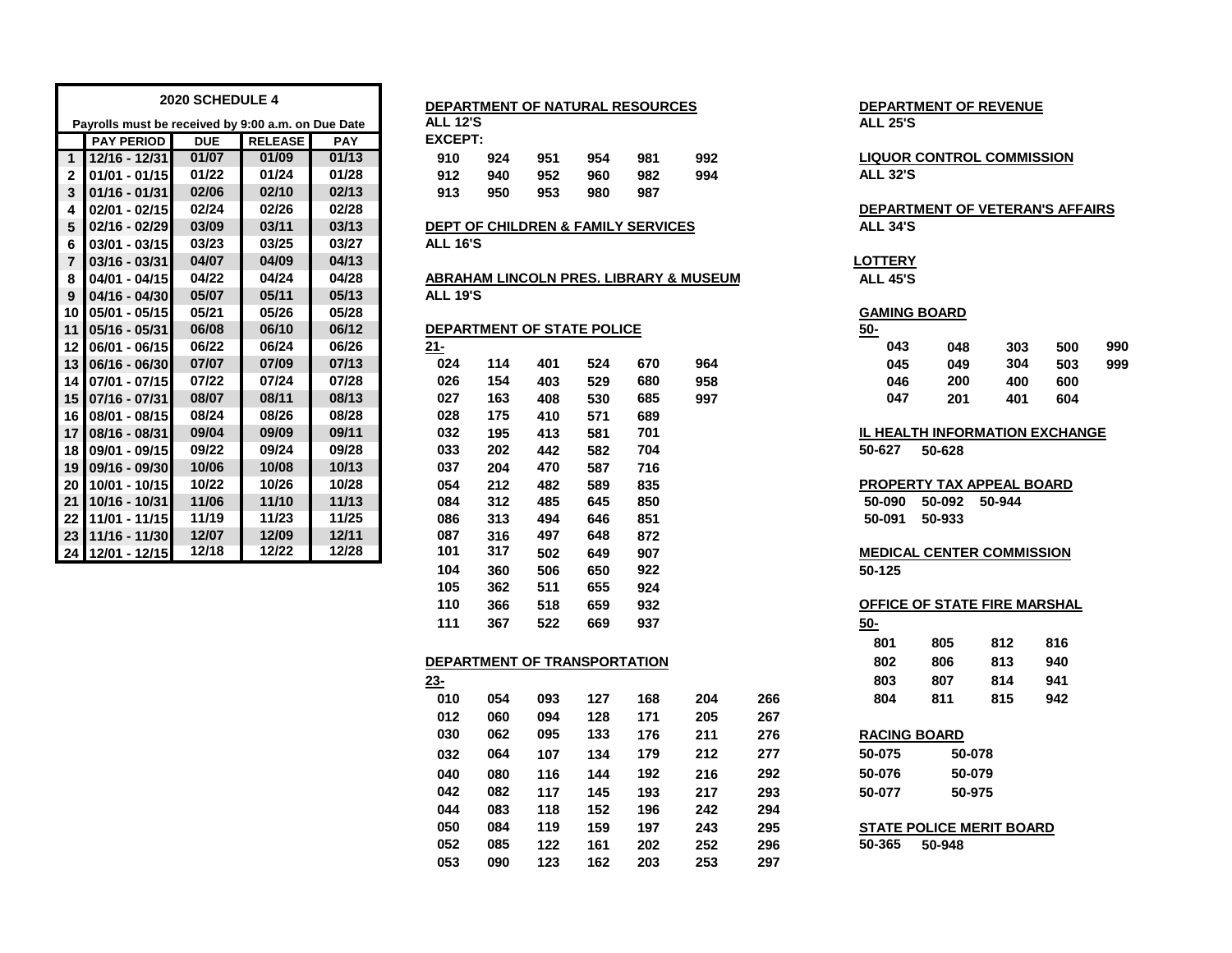|                | 2020 SCHEDULE 5                                    |            |                |       |  |  |  |  |  |  |  |  |
|----------------|----------------------------------------------------|------------|----------------|-------|--|--|--|--|--|--|--|--|
|                | Payrolls must be received by 9:00 a.m. on Due Date |            |                |       |  |  |  |  |  |  |  |  |
|                | <b>PAY PERIOD</b>                                  | <b>DUE</b> | <b>RELEASE</b> |       |  |  |  |  |  |  |  |  |
| 1              | 12/16 - 12/31                                      | 01/08      | 01/10          | 01/14 |  |  |  |  |  |  |  |  |
| $\mathbf{2}$   | 01/01 - 01/15                                      | 01/23      | 01/27          | 01/29 |  |  |  |  |  |  |  |  |
| 3              | $01/16 - 01/31$                                    | 02/07      | 02/11          | 02/14 |  |  |  |  |  |  |  |  |
| 4              | $02/01 - 02/15$                                    | 02/24      | 02/26          | 02/28 |  |  |  |  |  |  |  |  |
| 5              | 02/16 - 02/29                                      | 03/09      | 03/11          | 03/13 |  |  |  |  |  |  |  |  |
| 6              | 03/01 - 03/15                                      | 03/23      | 03/25          | 03/27 |  |  |  |  |  |  |  |  |
| $\overline{7}$ | $03/16 - 03/31$                                    | 04/08      | 04/10          | 04/14 |  |  |  |  |  |  |  |  |
| 8              | 04/01 - 04/15                                      | 04/23      | 04/27          | 04/29 |  |  |  |  |  |  |  |  |
| 9              | $04/16 - 04/30$                                    | 05/08      | 05/12          | 05/14 |  |  |  |  |  |  |  |  |
| 10             | $05/01 - 05/15$                                    | 05/22      | 05/27          | 05/29 |  |  |  |  |  |  |  |  |
| 11             | 05/16 - 05/31                                      | 06/08      | 06/10          | 06/12 |  |  |  |  |  |  |  |  |
| 12             | 06/01 - 06/15                                      | 06/23      | 06/25          | 06/29 |  |  |  |  |  |  |  |  |
| 13             | 06/16 - 06/30                                      | 07/08      | 07/10          | 07/14 |  |  |  |  |  |  |  |  |
| 14             | 07/01 - 07/15                                      | 07/23      | 07/27          | 07/29 |  |  |  |  |  |  |  |  |
| 15             | 07/16 - 07/31                                      | 08/10      | 08/12          | 08/14 |  |  |  |  |  |  |  |  |
| 16             | 08/01 - 08/15                                      | 08/24      | 08/26          | 08/28 |  |  |  |  |  |  |  |  |
| 17             | 08/16 - 08/31                                      | 09/08      | 09/10          | 09/14 |  |  |  |  |  |  |  |  |
| 18             | 09/01 - 09/15                                      | 09/23      | 09/25          | 09/29 |  |  |  |  |  |  |  |  |
| 19             | 09/16 - 09/30                                      | 10/07      | 10/09          | 10/14 |  |  |  |  |  |  |  |  |
| 20             | 10/01 - 10/15                                      | 10/23      | 10/27          | 10/29 |  |  |  |  |  |  |  |  |
| 21             | 10/16 - 10/31                                      | 11/06      | 11/10          | 11/13 |  |  |  |  |  |  |  |  |
| 22             | 11/01 - 11/15                                      | 11/19      | 11/23          | 11/25 |  |  |  |  |  |  |  |  |
| 23             | 11/16 - 11/30                                      | 12/08      | 12/10          | 12/14 |  |  |  |  |  |  |  |  |
| 24             | 12/01 - 12/15                                      | 12/21      | 12/23          | 12/29 |  |  |  |  |  |  |  |  |

# **DEPARTMENT OF HUMAN SERVICES ALL 10'S (EXCEPT CONTRACTUAL)**

# **DEPARTMENT OF HUMAN RIGHTS ALL 49'S**

### **GUARDIANSHIP & ADVOCACY COMMISSION**

**05/01 - 05/15 05/22 05/27 05/29 50-390 50-391 50-934 50-970**

# **HUMAN RIGHTS COMMISSION**

 **07/16 - 07/31 08/10 08/12 08/14 50-322 50-325 50-903 08/01 - 08/15 08/24 08/26 08/28 50-323 50-902**

# **PRISONER REVIEW BOARD**

 **10/01 - 10/15 10/23 10/27 10/29 50-610 50-612 50-823 10/16 - 10/31 11/06 11/10 11/13 50-611 50-822**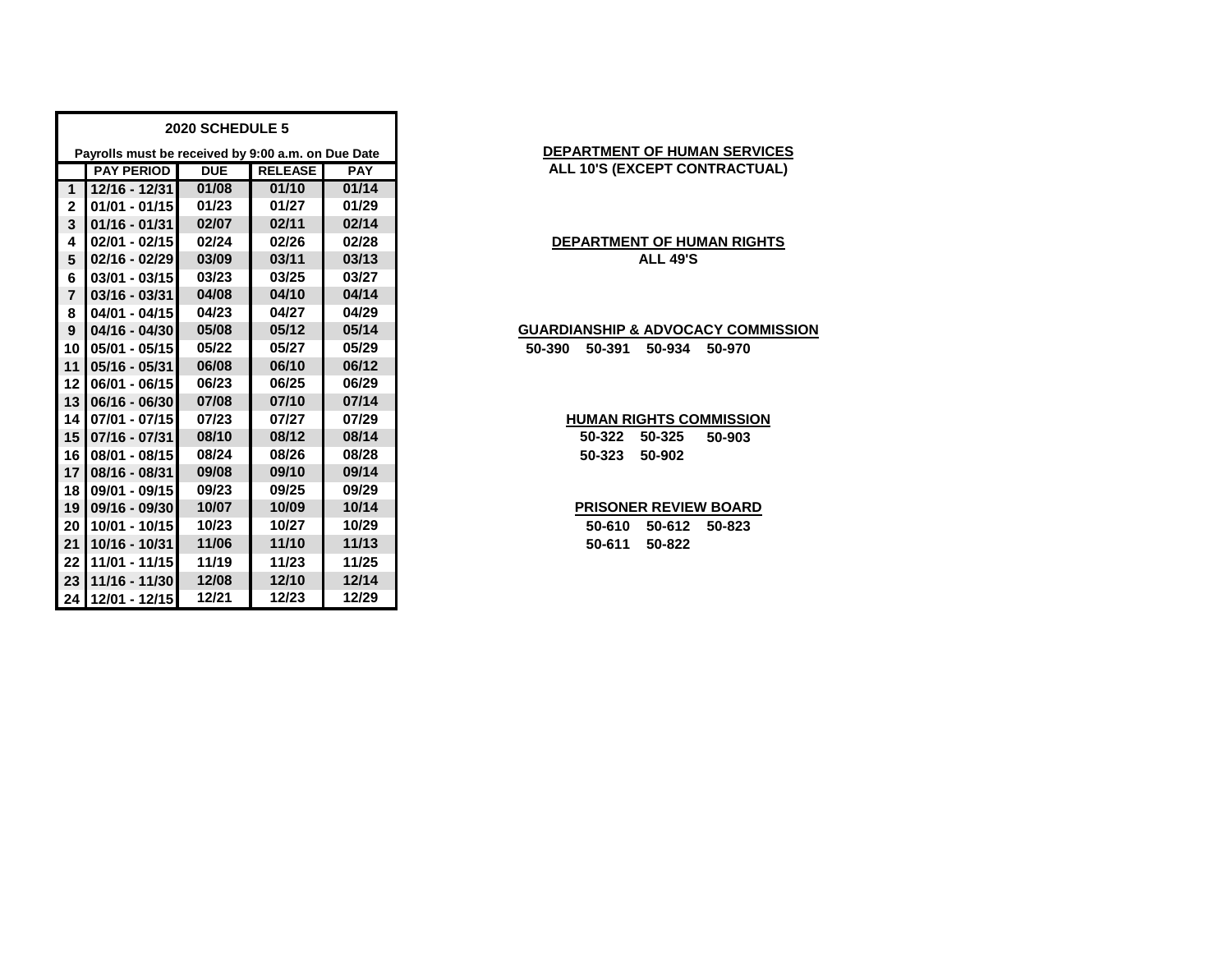| 2020 SCHEDULE 6 |                                                    |            |                |            |  |  |  |  |  |  |
|-----------------|----------------------------------------------------|------------|----------------|------------|--|--|--|--|--|--|
|                 | Payrolls must be received by 9:00 a.m. on Due Date |            |                |            |  |  |  |  |  |  |
|                 | <b>PAY PERIOD</b>                                  | <b>DUE</b> | <b>RELEASE</b> | <b>PAY</b> |  |  |  |  |  |  |
| 1               | 12/16 - 12/31                                      | 01/09      | 01/13          | 01/15      |  |  |  |  |  |  |
| $\mathbf{2}$    | $01/01 - 01/15$                                    | 01/24      | 01/28          | 01/30      |  |  |  |  |  |  |
| 3               | $01/16 - 01/31$                                    | 02/07      | 02/11          | 02/14      |  |  |  |  |  |  |
| 4               | $02/01 - 02/15$                                    | 02/24      | 02/26          | 02/28      |  |  |  |  |  |  |
| 5               | $02/16 - 02/29$                                    | 03/09      | 03/11          | 03/13      |  |  |  |  |  |  |
| 6               | $03/01 - 03/15$                                    | 03/24      | 03/26          | 03/30      |  |  |  |  |  |  |
| $\overline{7}$  | $03/16 - 03/31$                                    | 04/09      | 04/13          | 04/15      |  |  |  |  |  |  |
| 8               | 04/01 - 04/15                                      | 04/24      | 04/28          | 04/30      |  |  |  |  |  |  |
| 9               | 04/16 - 04/30                                      | 05/11      | 05/13          | 05/15      |  |  |  |  |  |  |
| 10              | $05/01 - 05/15$                                    | 05/22      | 05/27          | 05/29      |  |  |  |  |  |  |
| 11              | 05/16 - 05/31                                      | 06/09      | 06/11          | 06/15      |  |  |  |  |  |  |
| 12              | 06/01 - 06/15                                      | 06/24      | 06/26          | 06/30      |  |  |  |  |  |  |
| 13              | 06/16 - 06/30                                      | 07/09      | 07/13          | 07/15      |  |  |  |  |  |  |
| 14              | $07/01 - 07/15$                                    | 07/24      | 07/28          | 07/30      |  |  |  |  |  |  |
| 15              | 07/16 - 07/31                                      | 08/10      | 08/12          | 08/14      |  |  |  |  |  |  |
| 16              | 08/01 - 08/15                                      | 08/24      | 08/26          | 08/28      |  |  |  |  |  |  |
| 17              | 08/16 - 08/31                                      | 09/09      | 09/11          | 09/15      |  |  |  |  |  |  |
| 18              | 09/01 - 09/15                                      | 09/24      | 09/28          | 09/30      |  |  |  |  |  |  |
| 19              | 09/16 - 09/30                                      | 10/08      | 10/13          | 10/15      |  |  |  |  |  |  |
| 20              | 10/01 - 10/15                                      | 10/26      | 10/28          | 10/30      |  |  |  |  |  |  |
| 21              | 10/16 - 10/31                                      | 11/06      | 11/10          | 11/13      |  |  |  |  |  |  |
| 22              | 11/01 - 11/15                                      | 11/20      | 11/24          | 11/30      |  |  |  |  |  |  |
| 23              | 11/16 - 11/30                                      | 12/09      | 12/11          | 12/15      |  |  |  |  |  |  |
| 24              | 12/01 - 12/15                                      | 12/22      | 12/28          | 12/30      |  |  |  |  |  |  |

# **PLANNING COUNCIL DEVELOPMENTAL DISABILITIES**

**50-710 50-983**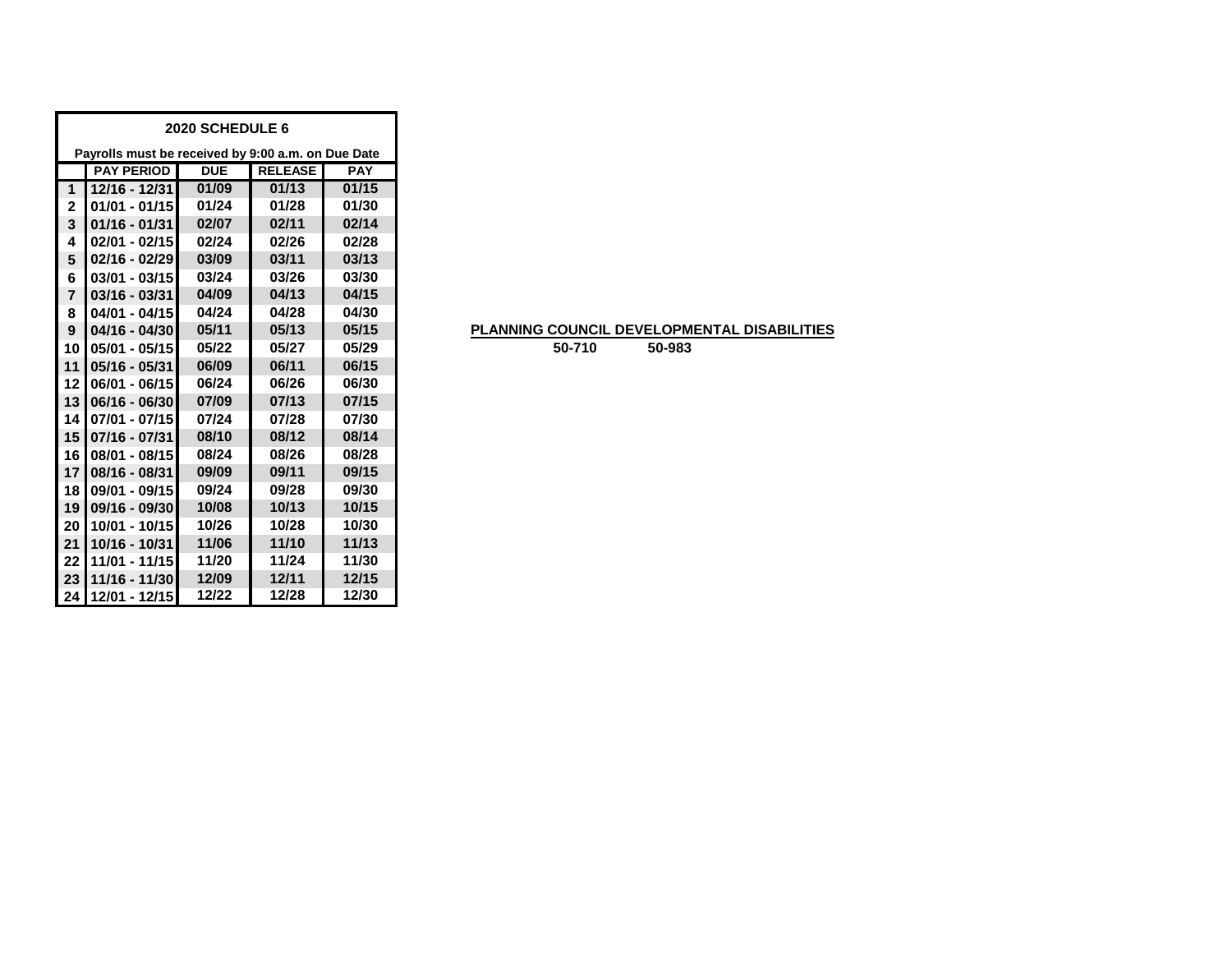|                |                                                    | 2020 SCHEDULE 7 |                |            |                                  |
|----------------|----------------------------------------------------|-----------------|----------------|------------|----------------------------------|
|                | Payrolls must be received by 9:00 a.m. on Due Date |                 |                |            |                                  |
|                | <b>PAY PERIOD</b>                                  | <b>DUE</b>      | <b>RELEASE</b> | <b>PAY</b> |                                  |
| 1              | 12/16 - 12/31                                      | 01/10           | 01/14          | 01/16      |                                  |
| $\mathbf{2}$   | 01/01 - 01/15                                      | 01/27           | 01/29          | 01/31      | <b>HOUSE OF REPRESENTATIVES</b>  |
| 3              | $01/16 - 01/31$                                    | 02/07           | 02/11          | 02/14      | Semi-Monthly                     |
| 4              | 02/01 - 02/15                                      | 02/24           | 02/26          | 02/28      | 09-031<br>09-030<br>09-924       |
| 5              | 02/16 - 02/29                                      | 03/10           | 03/12          | 03/16      |                                  |
| 6              | $03/01 - 03/15$                                    | 03/26           | 03/30          | 04/01      |                                  |
| $\overline{7}$ | 03/16 - 03/31                                      | 04/10           | 04/14          | 04/16      | <b>DEPARTMENT OF AGRICULTURE</b> |
| 8              | 04/01 - 04/15                                      | 04/27           | 04/29          | 05/01      | <b>ALL 11'S</b>                  |
| 9              | 04/16 - 04/30                                      | 05/11           | 05/13          | 05/15      |                                  |
| 10             | 05/01 - 05/15                                      | 05/26           | 05/28          | 06/01      |                                  |
| 11             | $05/16 - 05/31$                                    | 06/10           | 06/12          | 06/16      | DEPARTMENT OF TRANSPORTATION     |
| 12             | 06/01 - 06/15                                      | 06/25           | 06/29          | 07/01      | $23 -$                           |
| 13             | 06/16 - 06/30                                      | 07/10           | 07/14          | 07/16      | 001<br>072<br>022<br>994<br>998  |
| 14             | 07/01 - 07/15                                      | 07/27           | 07/29          | 07/31      | 106<br>003<br>023<br>995<br>999  |
| 15             | 07/16 - 07/31                                      | 08/10           | 08/12          | 08/14      | 008<br>024<br>992<br>996         |
| 16             | 08/01 - 08/15                                      | 08/26           | 08/28          | 09/01      | 020<br>993<br>070<br>997         |
| 17             | 08/16 - 08/31                                      | 09/10           | 09/14          | 09/16      |                                  |
| 18             | 09/01 - 09/15                                      | 09/25           | 09/29          | 10/01      |                                  |
| 19             | 09/16 - 09/30                                      | 10/09           | 10/14          | 10/16      |                                  |
| 20             | 10/01 - 10/15                                      | 10/26           | 10/28          | 10/30      |                                  |
| 21             | 10/16 - 10/31                                      | 11/09           | 11/12          | 11/16      |                                  |
| 22             | 11/01 - 11/15                                      | 11/23           | 11/25          | 12/01      |                                  |
| 23             | 11/16 - 11/30                                      | 12/10           | 12/14          | 12/16      |                                  |
| 24             | 12/01 - 12/15                                      | 12/23           | 12/29          | 12/31      |                                  |

# **HOUSE OF REPRESENTATIVES 09-030 09-031 09-924 Semi-Monthly**

## **DEPARTMENT OF AGRICULTURE ALL 11'S**

# **DEPARTMENT OF TRANSPORTATION**

|     |     | 23- |     |     |
|-----|-----|-----|-----|-----|
| 001 | 022 | 072 | 994 | 998 |
| 003 | 023 | 106 | 995 | 999 |
| 008 | 024 | 992 | 996 |     |
| 020 | 070 | 993 | 997 |     |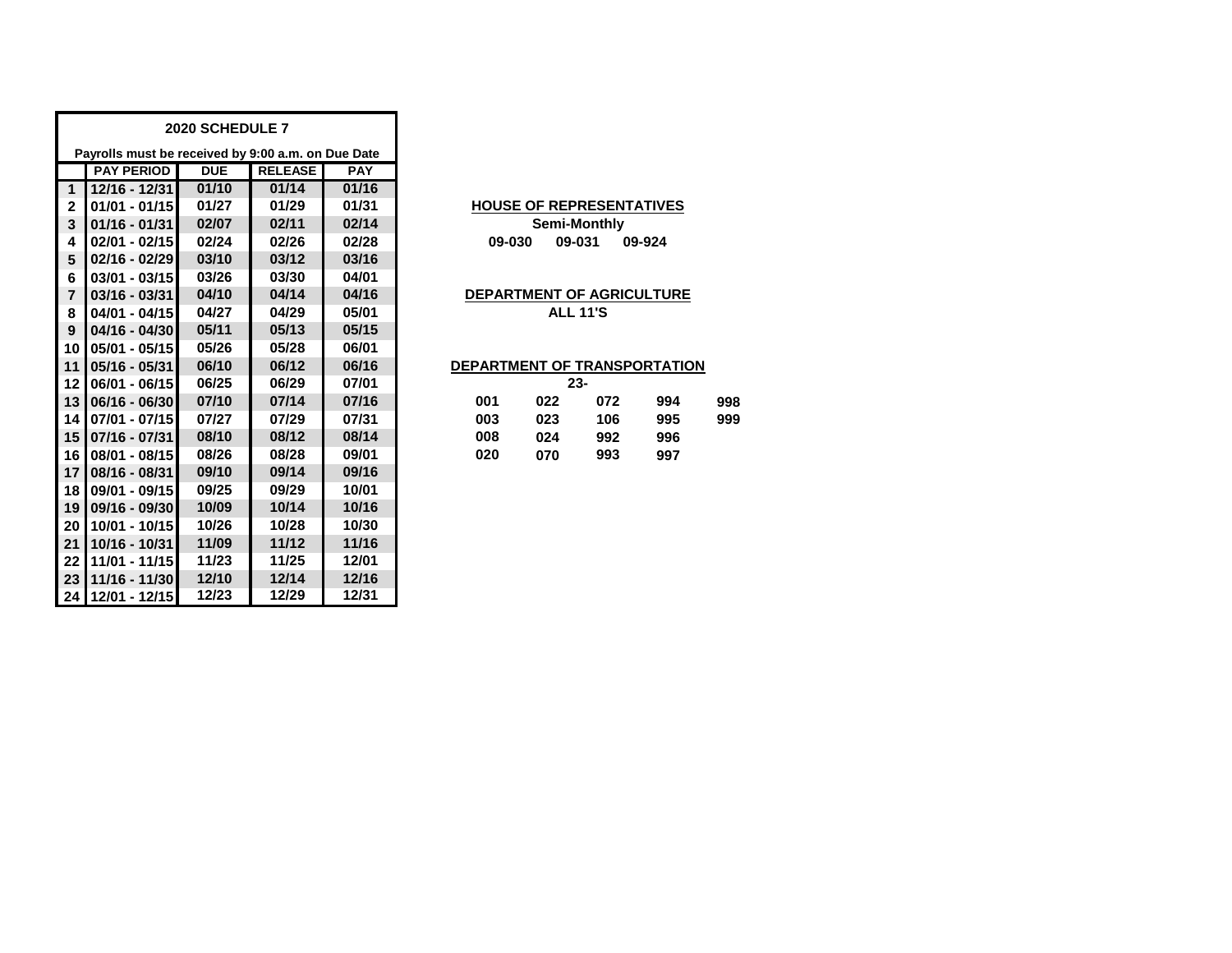|                 | 2020 SCHEDULE 8                                    |            |                |            |     |                                 |               |              |     |  |               |     |               |        |                                 |     |
|-----------------|----------------------------------------------------|------------|----------------|------------|-----|---------------------------------|---------------|--------------|-----|--|---------------|-----|---------------|--------|---------------------------------|-----|
|                 | Payrolls must be received by 9:00 a.m. on Due Date |            |                |            |     |                                 |               |              |     |  |               |     |               |        |                                 |     |
|                 | <b>PAY PERIOD</b>                                  | <b>DUE</b> | <b>RELEASE</b> | <b>PAY</b> |     | <b>HOUSE OF REPRESENTATIVES</b> |               |              |     |  |               |     |               |        | DEPARTMENT OF NATURAL RESOURCES |     |
| $\mathbf{1}$    | 12/16 - 12/31                                      | 01/13      | 01/15          | 01/17      |     |                                 |               | Semi-Monthly |     |  |               |     | (CONTRACTUAL) |        |                                 |     |
| $\mathbf{2}$    | $01/01 - 01/15$                                    | 01/27      | 01/29          | 01/31      |     |                                 |               | 09-082       |     |  |               |     |               | $12 -$ |                                 |     |
| 3               | $01/16 - 01/31$                                    | 02/07      | 02/11          | 02/14      |     |                                 |               |              |     |  |               | 924 | 950           | 953    | 980                             | 987 |
| 4               | $02/01 - 02/15$                                    | 02/25      | 02/27          | 03/02      |     | DEPARTMENT OF HUMAN SERVICES    |               |              |     |  | 912           | 930 | 951           | 954    | 981                             | 992 |
| 5               | 02/16 - 02/29                                      | 03/11      | 03/13          | 03/17      |     |                                 | (CONTRACTUAL) |              |     |  | 913           | 940 | 952           | 960    | 982                             | 994 |
| 6               | $03/01 - 03/15$                                    | 03/27      | 03/31          | 04/02      |     | $10 -$                          |               |              |     |  |               |     |               |        |                                 |     |
| $\overline{7}$  | 03/16 - 03/31                                      | 04/13      | 04/15          | 04/17      | 002 | 202                             | 402           | 602          | 802 |  |               |     |               |        | DEPARTMENT OF STATE POLICE      |     |
| 8               | 04/01 - 04/15                                      | 04/27      | 04/29          | 05/01      | 003 | 203                             | 403           | 603          | 803 |  | (CONTRACTUAL) |     |               |        |                                 |     |
| 9               | 04/16 - 04/30                                      | 05/11      | 05/13          | 05/15      | 004 | 204                             | 404           | 604          | 804 |  | $21 -$        |     |               |        |                                 |     |
| 10              | 05/01 - 05/15                                      | 05/27      | 05/29          | 06/02      | 005 | 205                             | 405           | 605          | 805 |  | 208           | 251 | 284           | 296    | 314                             |     |
| 11              | $05/16 - 05/31$                                    | 06/11      | 06/15          | 06/17      | 006 | 206                             | 406           | 606          | 806 |  | 210           | 253 | 293           | 297    | 315                             |     |
| $12 \,$         | 06/01 - 06/15                                      | 06/26      | 06/30          | 07/02      | 007 | 207                             | 407           | 607          | 807 |  |               |     |               |        |                                 |     |
| 13 <sup>1</sup> | 06/16 - 06/30                                      | 07/13      | 07/15          | 07/17      | 008 | 208                             | 408           | 608          | 808 |  |               |     |               |        |                                 |     |
| 14 I            | 07/01 - 07/15                                      | 07/27      | 07/29          | 07/31      | 009 | 209                             | 409           | 609          | 809 |  |               |     |               |        |                                 |     |
|                 | 15 07/16 - 07/31                                   | 08/11      | 08/13          | 08/17      | 100 | 300                             | 500           | 700          | 900 |  |               |     |               |        |                                 |     |
| 16 <sup>1</sup> | 08/01 - 08/15                                      | 08/27      | 08/31          | 09/02      | 102 | 302                             | 502           | 702          | 901 |  |               |     |               |        |                                 |     |
| 17 <sup>1</sup> | 08/16 - 08/31                                      | 09/11      | 09/15          | 09/17      | 103 | 303                             | 503           | 703          | 902 |  |               |     |               |        |                                 |     |
| 18 <sup>1</sup> | 09/01 - 09/15                                      | 09/28      | 09/30          | 10/02      | 104 | 304                             | 504           | 704          | 903 |  |               |     |               |        |                                 |     |
| 19              | 09/16 - 09/30                                      | 10/09      | 10/14          | 10/16      | 105 | 305                             | 505           | 705          | 904 |  |               |     |               |        |                                 |     |
| 20              | 10/01 - 10/15                                      | 10/27      | 10/29          | 11/02      | 106 | 306                             | 506           | 706          | 905 |  |               |     |               |        |                                 |     |
| 21              | 10/16 - 10/31                                      | 11/10      | 11/13          | 11/17      | 107 | 307                             | 507           | 707          | 906 |  |               |     |               |        |                                 |     |
| 22              | 11/01 - 11/15                                      | 11/24      | 11/30          | 12/02      | 108 | 308                             | 508           | 708          | 907 |  |               |     |               |        |                                 |     |
| 23              | 11/16 - 11/30                                      | 12/11      | 12/15          | 12/17      | 109 | 309                             | 509           | 709          | 908 |  |               |     |               |        |                                 |     |
|                 | 24 12/01 - 12/15                                   | 12/23      | 12/29          | 12/31      | 200 | 400                             | 600           | 800          | 909 |  |               |     |               |        |                                 |     |

| <b>HOUSE OF REPRESENTATIVES</b>     |     |        |              |     |  |  |  |  |  |  |  |
|-------------------------------------|-----|--------|--------------|-----|--|--|--|--|--|--|--|
|                                     |     |        | Semi-Monthly |     |  |  |  |  |  |  |  |
|                                     |     | 09-082 |              |     |  |  |  |  |  |  |  |
|                                     |     |        |              |     |  |  |  |  |  |  |  |
| <b>DEPARTMENT OF HUMAN SERVICES</b> |     |        |              |     |  |  |  |  |  |  |  |
| (CONTRACTUAL)                       |     |        |              |     |  |  |  |  |  |  |  |
| $10 -$                              |     |        |              |     |  |  |  |  |  |  |  |
| 002                                 | 202 | 402    | 602          | 802 |  |  |  |  |  |  |  |
| 003                                 | 203 | 403    | 603          | 803 |  |  |  |  |  |  |  |
| 004                                 | 204 | 404    | 604          | 804 |  |  |  |  |  |  |  |
| 005                                 | 205 | 405    | 605          | 805 |  |  |  |  |  |  |  |
| 006                                 | 206 | 406    | 606          | 806 |  |  |  |  |  |  |  |
| 007                                 | 207 | 407    | 607          | 807 |  |  |  |  |  |  |  |
| 008                                 | 208 | 408    | 608          | 808 |  |  |  |  |  |  |  |
| 009                                 | 209 | 409    | 609          | 809 |  |  |  |  |  |  |  |
| 100                                 | 300 | 500    | 700          | 900 |  |  |  |  |  |  |  |
| 102                                 | 302 | 502    | 702          | 901 |  |  |  |  |  |  |  |
| 103                                 | 303 | 503    | 703          | 902 |  |  |  |  |  |  |  |
| 104                                 | 304 | 504    | 704          | 903 |  |  |  |  |  |  |  |
| 105                                 | 305 | 505    | 705          | 904 |  |  |  |  |  |  |  |
| 106                                 | 306 | 506    | 706          | 905 |  |  |  |  |  |  |  |
| 107                                 | 307 | 507    | 707          | 906 |  |  |  |  |  |  |  |
| 108                                 | 308 | 508    | 708          | 907 |  |  |  |  |  |  |  |
| 109                                 | 309 | 509    | 709          | 908 |  |  |  |  |  |  |  |
| 200                                 | 400 | 600    | 800          | 909 |  |  |  |  |  |  |  |

| DEPARTMENT OF NATURAL RESOURCES<br><b>HOUSE OF REPRESENTATIVES</b> |               |              |     |     |                          |               |     |                            |     |  |  |  |  |
|--------------------------------------------------------------------|---------------|--------------|-----|-----|--------------------------|---------------|-----|----------------------------|-----|--|--|--|--|
|                                                                    |               | Semi-Monthly |     |     | (CONTRACTUAL)            |               |     |                            |     |  |  |  |  |
|                                                                    | 09-082        |              |     |     | $12 -$                   |               |     |                            |     |  |  |  |  |
|                                                                    |               |              |     | 910 | 924                      | 950           | 953 | 980                        | 987 |  |  |  |  |
| <b>TMENT OF HUMAN SERVICES</b>                                     |               |              |     | 912 | 930                      | 951           | 954 | 981                        | 992 |  |  |  |  |
|                                                                    | (CONTRACTUAL) |              |     | 913 | 940<br>952<br>960<br>982 |               |     |                            |     |  |  |  |  |
|                                                                    | $10-$         |              |     |     |                          |               |     |                            |     |  |  |  |  |
| 202                                                                | 402           | 602          | 802 |     |                          |               |     | DEPARTMENT OF STATE POLICE |     |  |  |  |  |
| 203                                                                | 403           | 603          | 803 |     |                          | (CONTRACTUAL) |     |                            |     |  |  |  |  |
| 204                                                                | 404           | 604          | 804 |     | $21 -$                   |               |     |                            |     |  |  |  |  |
| 205                                                                | 405           | 605          | 805 | 208 | 251                      | 284           | 296 | 314                        |     |  |  |  |  |
| 206                                                                | 406           | 606          | 806 | 210 | 253                      | 293           | 297 | 315                        |     |  |  |  |  |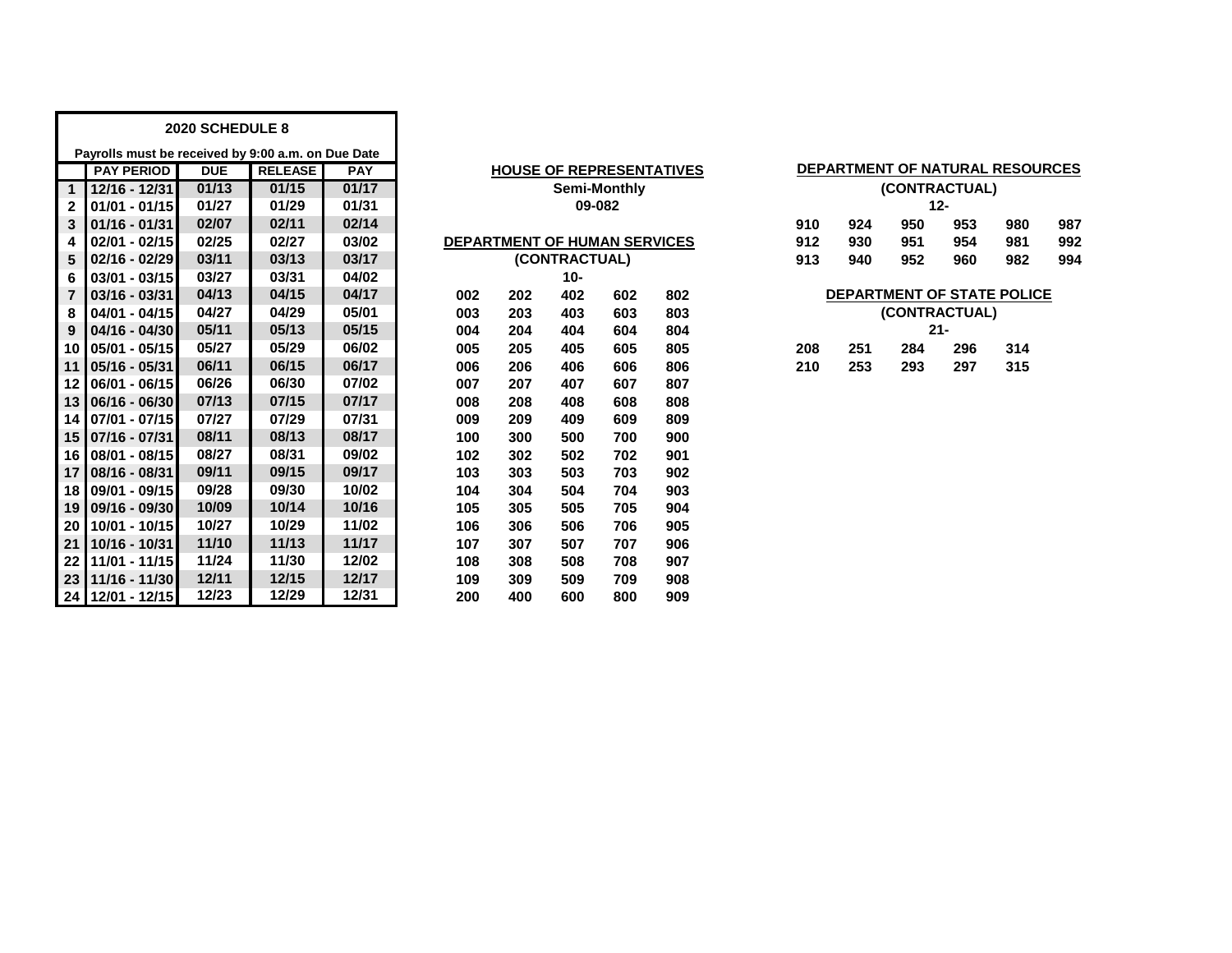| 2020 SCHEDULE 9 |                                                    |            |                |            |  |  |  |  |  |  |  |  |
|-----------------|----------------------------------------------------|------------|----------------|------------|--|--|--|--|--|--|--|--|
|                 | Payrolls must be received by 9:00 a.m. on Due Date |            |                |            |  |  |  |  |  |  |  |  |
|                 | <b>PAY PERIOD</b>                                  | <b>DUE</b> | <b>RELEASE</b> | <b>PAY</b> |  |  |  |  |  |  |  |  |
| 1               | 12/16 - 12/31                                      | 01/03      | 01/07          | 01/09      |  |  |  |  |  |  |  |  |
| $\mathbf 2$     | $01/01 - 01/15$                                    | 01/17      | 01/22          | 01/24      |  |  |  |  |  |  |  |  |
| 3               | $01/16 - 01/31$                                    | 02/04      | 02/06          | 02/10      |  |  |  |  |  |  |  |  |
| 4               | $02/01 - 02/15$                                    | 02/19      | 02/21          | 02/25      |  |  |  |  |  |  |  |  |
| 5               | 02/16 - 02/29                                      | 03/03      | 03/05          | 03/09      |  |  |  |  |  |  |  |  |
| 6               | $03/01 - 03/15$                                    | 03/17      | 03/19          | 03/23      |  |  |  |  |  |  |  |  |
| $\overline{7}$  | $03/16 - 03/31$                                    | 04/02      | 04/06          | 04/08      |  |  |  |  |  |  |  |  |
| 8               | 04/01 - 04/15                                      | 04/17      | 04/21          | 04/23      |  |  |  |  |  |  |  |  |
| 9               | $04/16 - 04/30$                                    | 05/04      | 05/06          | 05/08      |  |  |  |  |  |  |  |  |
| 10              | 05/01 - 05/15                                      | 05/19      | 05/21          | 05/26      |  |  |  |  |  |  |  |  |
| 11              | 05/16 - 05/31                                      | 06/02      | 06/04          | 06/08      |  |  |  |  |  |  |  |  |
| 12              | $06/01 - 06/15$                                    | 06/17      | 06/19          | 06/23      |  |  |  |  |  |  |  |  |
| 13              | 06/16 - 06/30                                      | 07/02      | 07/07          | 07/09      |  |  |  |  |  |  |  |  |
| 14              | 07/01 - 07/15                                      | 07/17      | 07/21          | 07/23      |  |  |  |  |  |  |  |  |
| 15              | 07/16 - 07/31                                      | 08/04      | 08/06          | 08/10      |  |  |  |  |  |  |  |  |
| 16              | 08/01 - 08/15                                      | 8/18       | 08/20          | 08/24      |  |  |  |  |  |  |  |  |
| 17              | 08/16 - 08/31                                      | 09/02      | 09/04          | 09/09      |  |  |  |  |  |  |  |  |
| 18              | 09/01 - 09/15                                      | 09/17      | 09/21          | 09/23      |  |  |  |  |  |  |  |  |
| 19              | 09/16 - 09/30                                      | 10/02      | 10/06          | 10/08      |  |  |  |  |  |  |  |  |
| 20              | 10/01 - 10/15                                      | 10/19      | 10/21          | 10/23      |  |  |  |  |  |  |  |  |
| 21              | 10/16 - 10/31                                      | 11/04      | 11/06          | 11/10      |  |  |  |  |  |  |  |  |
| 22              | 11/01 - 11/15                                      | 11/17      | 11/19          | 11/23      |  |  |  |  |  |  |  |  |
| 23              | 11/16 - 11/30                                      | 12/02      | 12/04          | 12/08      |  |  |  |  |  |  |  |  |
| 24              | 12/01 - 12/15                                      | 12/17      | 12/21          | 12/23      |  |  |  |  |  |  |  |  |

# **DEPARTMENT OF EMPLOYMENT SECURITY**

**ALL 44'S**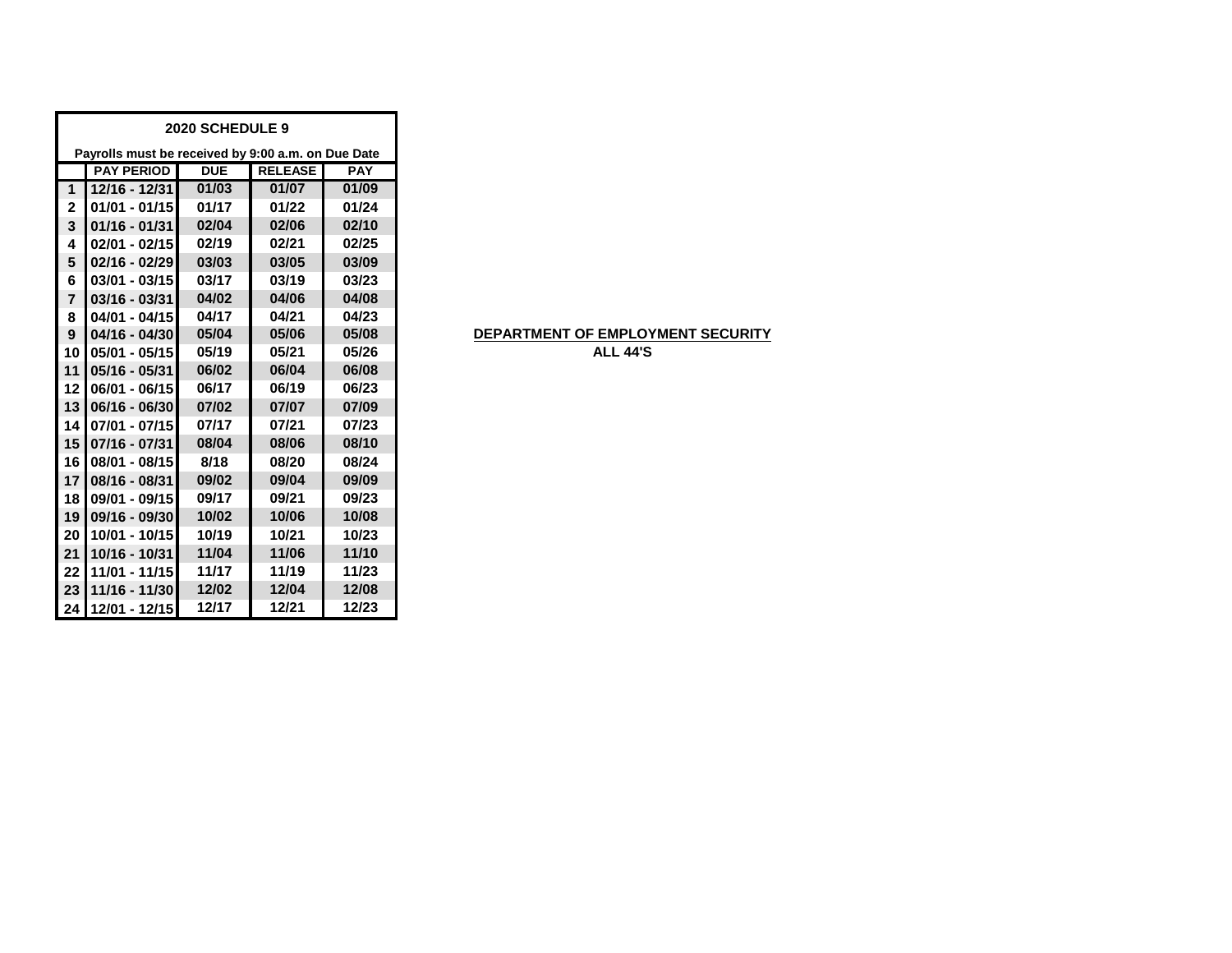**(CONTRACTUAL PAYCODES FOR THESE AGENCIES ARE ON SCHEDULE 10 DELAYED)** *INCLUDES ALL PAYCODES FOR AGENCY UNLESS CODES ARE LISTED OR DELAYED*

|              |                                                    | <b>2020 SCHEDULE 10 ANTICIPATED</b> |                |            | 01-    |                | <b>GOVERNOR'S OFFICE</b> |                                              |                     |                                                    |            |                     |                        |     |                              |                                           |     |
|--------------|----------------------------------------------------|-------------------------------------|----------------|------------|--------|----------------|--------------------------|----------------------------------------------|---------------------|----------------------------------------------------|------------|---------------------|------------------------|-----|------------------------------|-------------------------------------------|-----|
|              | Payrolls must be received by 9:00 a.m. on Due Date |                                     |                |            |        |                |                          |                                              |                     |                                                    |            |                     | <b>COURT REPORTERS</b> |     |                              |                                           |     |
|              | <b>PAY PERIOD</b>                                  | <b>DUE</b>                          | <b>RELEASE</b> | <b>PAY</b> | $01 -$ |                |                          |                                              |                     | <b>GOVERNORS OFFICE OF MANAGEMENT &amp; BUDGET</b> | $17-$      | <b>Semi-Monthly</b> |                        |     |                              |                                           |     |
| $\mathbf{1}$ | 12/16 - 12/31                                      | 12/23/19                            | 12/27/19       | 01/01/2020 |        |                |                          |                                              |                     |                                                    |            | 302                 | 305                    | 307 |                              |                                           |     |
| $\mathbf{2}$ | 01/01 - 01/15                                      | 01/09                               | 01/13          | 01/15      | $01 -$ |                |                          | <b>EXECUTIVE INSPECTOR GENERAL</b>           |                     |                                                    |            | 304                 | 306                    | 308 |                              |                                           |     |
| 3            | $01/16 - 01/31$                                    | 01/27                               | 01/29          | 01/31      |        |                |                          |                                              |                     |                                                    |            |                     |                        |     |                              |                                           |     |
| 4            | $02/01 - 02/15$                                    | 02/07                               | 02/11          | 02/14      | $02 -$ |                |                          | <b>LIEUTENANT GOVERNOR</b>                   |                     |                                                    | $26-$      |                     |                        |     | <b>ILLINOIS POWER AGENCY</b> |                                           |     |
| 5            | $02/16 - 02/29$                                    | 02/24                               | 02/26          | 02/28      |        |                |                          |                                              |                     |                                                    |            |                     |                        |     |                              |                                           |     |
| 6            | $03/01 - 03/15$                                    | 03/09                               | 03/11          | 03/13      | 04-    |                |                          | <b>COMPTROLLER'S OFFICE</b>                  |                     |                                                    | 35-        |                     |                        |     |                              | <b>DEPARTMENT OF MILITARY AFFAIL</b>      |     |
|              | $03/16 - 03/31$                                    | 03/25                               | 03/27          | 03/31      |        |                |                          |                                              |                     |                                                    |            |                     |                        |     |                              |                                           |     |
| 8            | 04/01 - 04/15                                      | 04/09                               | 04/13          | 04/15      | 05-    |                |                          | <b>TREASURER'S OFFICE</b>                    |                     |                                                    | 38-        |                     |                        |     |                              | <b>LEGISLATIVE INSPECTOR GENERA</b>       |     |
| 9            | $04/16 - 04/30$                                    | 04/24                               | 04/28          | 04/30      |        |                |                          |                                              |                     |                                                    |            |                     |                        |     |                              |                                           |     |
|              | 10 05/01 - 05/15                                   | 05/11                               | 05/13          | 05/15      | 06-    |                |                          | <b>ATTORNEY GENERAL'S OFFICE</b>             |                     |                                                    | 39-        |                     |                        |     |                              | <b>LEGISLATIVE ETHICS COMMISSION</b>      |     |
|              | 11 05/16 - 05/31                                   | 05/22                               | 05/27          | 05/29      |        |                |                          |                                              |                     |                                                    |            |                     |                        |     |                              |                                           |     |
|              | 12 06/01 - 06/15                                   | 06/09                               | 06/11          | 06/15      | 07-    |                |                          | <b>STATE BOARD OF EDUCATION</b>              |                     |                                                    |            |                     |                        |     |                              |                                           |     |
|              | 13 06/16 - 06/30                                   | 06/24                               | 06/26          | 06/30      |        |                |                          |                                              |                     |                                                    |            |                     |                        |     |                              | <b>MISCELLANEOUS BOARDS &amp; COMMISS</b> |     |
|              | 14 07/01 - 07/15                                   | 07/09                               | 07/13          | 07/15      |        |                |                          | <b>ADMINISTRATIVE OFFICE ILLINOIS COURTS</b> |                     |                                                    | <u>50-</u> |                     |                        |     |                              |                                           |     |
|              | 15 07/16 - 07/31                                   | 07/27                               | 07/29          | 07/31      | 08-    |                |                          |                                              |                     |                                                    | 015 155    |                     | 210                    | 338 | 362                          | 461                                       | 538 |
|              | 16 08/01 - 08/15                                   | 08/10                               | 08/12          | 08/14      |        | <b>Monthly</b> |                          |                                              | <b>Semi-Monthly</b> |                                                    | 016 157    |                     | 211                    | 339 | 363                          | 462                                       | 539 |
|              | 17 08/16 - 08/31                                   | 08/25                               | 08/27          | 08/31      | 014    | 067            |                          | 001                                          | 020                 | 112                                                |            | 017 158             | 212                    | 348 | 364                          | 463                                       | 540 |
|              | 18 09/01 - 09/15                                   | 09/09                               | 09/11          | 09/15      | 060    | 068            |                          | 003                                          | 022                 | 121                                                |            | 033 160             | 214                    | 349 | 368                          | 525                                       | 541 |
|              | 19 09/16 - 09/30                                   | 09/24                               | 09/28          | 09/30      | 061    | 099            |                          | 011                                          | 054                 | 125                                                |            | 050 178             | 215                    | 350 | 410                          | 526                                       | 542 |
|              | 20 10/01 - 10/15                                   | 10/08                               | 10/13          | 10/15      | 062    | 113            |                          | 012                                          | 055                 | 126                                                |            | 051 180             | 216                    | 351 | 439                          | 527                                       | 560 |
| 21           | 10/16 - 10/31                                      | 10/26                               | 10/28          | 10/30      | 064    | 201            |                          | 016                                          | 056                 | 135                                                | 052 181    |                     | 217                    | 352 | 440                          | 528                                       | 561 |
| 22           | 11/01 - 11/15                                      | 11/06                               | 11/10          | 11/13      | 065    | 220            |                          | 017                                          | 057                 | 140                                                | 053        | 182                 | 218                    | 353 | 441                          | 529                                       | 620 |
|              | 23 11/16 - 11/30                                   | 11/20                               | 11/24          | 11/30      | 066    | 303            |                          | 018                                          | 059                 | 145                                                |            | 054 202             | 219                    | 354 | 442                          | 530                                       | 625 |
|              | 24 12/01 - 12/15                                   | 12/09                               | 12/11          | 12/15      |        |                |                          | 019                                          | 104                 | 600                                                |            | 059 203             | 220                    | 355 | 443                          | 531                                       | 680 |
|              |                                                    |                                     |                |            |        |                |                          |                                              |                     |                                                    |            |                     |                        |     |                              |                                           |     |

## **2020 SCHEDULE 10 ANTICIPATED 01- GOVERNOR'S OFFICE**

- **01-** GOVERNORS OFFICE OF MANAGEMENT & BUDGET 17-
- **01/01 01/15 01/09 01/13 01/15 01- EXECUTIVE INSPECTOR GENERAL 304 306 308**
- **02/01 02/15 02/07 02/11 02/14 02- LIEUTENANT GOVERNOR 26- ILLINOIS POWER AGENCY**
	-
- 
- 
- **06/01 06/15 06/09 06/11 06/15 07- STATE BOARD OF EDUCATION**
- 
- 

|              | <b>Monthly</b> | Semi-Monthly |     |     |  |  |  |  |  |
|--------------|----------------|--------------|-----|-----|--|--|--|--|--|
| 4            | 067            | 001          | 020 | 112 |  |  |  |  |  |
| O            | 068            | 003          | 022 | 121 |  |  |  |  |  |
| 1            | 099            | 011          | 054 | 125 |  |  |  |  |  |
| $\mathbf{2}$ | 113            | 012          | 055 | 126 |  |  |  |  |  |
| 4            | 201            | 016          | 056 | 135 |  |  |  |  |  |
| 5            | 220            | 017          | 057 | 140 |  |  |  |  |  |
| 6            | 303            | 018          | 059 | 145 |  |  |  |  |  |
|              |                | 019          | 104 | 600 |  |  |  |  |  |
|              |                |              |     |     |  |  |  |  |  |

#### **STATE OFFICERS and GENERAL ASSEMBLY**

| ບງ- |                |     |     |              | 14J ZUU |         | 200 JJO | 440 | IJJ4 |
|-----|----------------|-----|-----|--------------|---------|---------|---------|-----|------|
|     | <b>Monthly</b> |     |     | Semi-Monthly | 150 207 |         | 232 359 | 452 | 535  |
| 001 | 017            | 025 | 003 | 090          | 152 208 | 243     | - 360   | 459 | 536  |
| 004 | 018            | 026 | 010 | 091          | 153 209 | 256 361 |         | 460 | 537  |
| 005 | 021            | 027 | 062 | 092          |         |         |         |     |      |
| 009 | 022            | 028 | 064 | 093          |         |         |         |     |      |
| 012 | 023            | 029 | 066 | 094          |         |         |         |     |      |
| 015 | 024            |     | 073 | 193          |         |         |         |     |      |
|     |                |     |     |              |         |         |         |     |      |

|              | <b>COURT REPORTERS</b> |
|--------------|------------------------|
| Semi-Monthly |                        |

- **12/16 12/31 12/23/19 12/27/19 01/01/2020 302 305 307**
- 
- **03/01 03/15 03/09 03/11 03/13 04- COMPTROLLER'S OFFICE 35- DEPARTMENT OF MILITARY AFFAIRS**
- **04/01 04/15 04/09 04/13 04/15 05- TREASURER'S OFFICE 38- LEGISLATIVE INSPECTOR GENERAL**
- **05/01 05/15 05/11 05/13 05/15 06- ATTORNEY GENERAL'S OFFICE 39- LEGISLATIVE ETHICS COMMISSION**

#### **06/16 - 06/30 06/24 06/26 06/30 MISCELLANEOUS BOARDS & COMMISSIONS**

|     |                |     |                                            |              | ADMINISTRATIVE OFFICE ILLINOIS COURTS | $50-$ |         |     |     |     |     |     |
|-----|----------------|-----|--------------------------------------------|--------------|---------------------------------------|-------|---------|-----|-----|-----|-----|-----|
| 08- |                |     |                                            |              |                                       | 015   | 155     | 210 | 338 | 362 | 461 | 538 |
|     | <b>Monthly</b> |     |                                            | Semi-Monthly |                                       | 016   | 157     | 211 | 339 | 363 | 462 | 539 |
| 014 | 067            |     | 001                                        | 020          | 112                                   | 017   | 158     | 212 | 348 | 364 | 463 | 540 |
| 060 | 068            |     | 003                                        | 022          | 121                                   |       | 033 160 | 214 | 349 | 368 | 525 | 541 |
| 061 | 099            |     | 011                                        | 054          | 125                                   | 050   | 178     | 215 | 350 | 410 | 526 | 542 |
| 062 | 113            |     | 012                                        | 055          | 126                                   |       | 051 180 | 216 | 351 | 439 | 527 | 560 |
| 064 | 201            |     | 016                                        | 056          | 135                                   |       | 052 181 | 217 | 352 | 440 | 528 | 561 |
| 065 | 220            |     | 017                                        | 057          | 140                                   |       | 053 182 | 218 | 353 | 441 | 529 | 620 |
| 066 | 303            |     | 018                                        | 059          | 145                                   |       | 054 202 | 219 | 354 | 442 | 530 | 625 |
|     |                |     | 019                                        | 104          | 600                                   |       | 059 203 | 220 | 355 | 443 | 531 | 680 |
|     |                |     |                                            |              |                                       |       | 141 204 | 221 | 356 | 444 | 532 |     |
|     |                |     | <b>STATE OFFICERS and GENERAL ASSEMBLY</b> |              |                                       |       | 142 205 | 222 | 357 | 445 | 533 |     |
| 09- |                |     |                                            |              |                                       |       | 143 206 | 230 | 358 | 446 | 534 |     |
|     | <b>Monthly</b> |     |                                            | Semi-Monthly |                                       | 150   | 207     | 232 | 359 | 452 | 535 |     |
| 001 | 017            | 025 | 003                                        | 090          |                                       |       | 152 208 | 243 | 360 | 459 | 536 |     |
| 004 | 018            | 026 | 010                                        | 091          |                                       |       | 153 209 | 256 | 361 | 460 | 537 |     |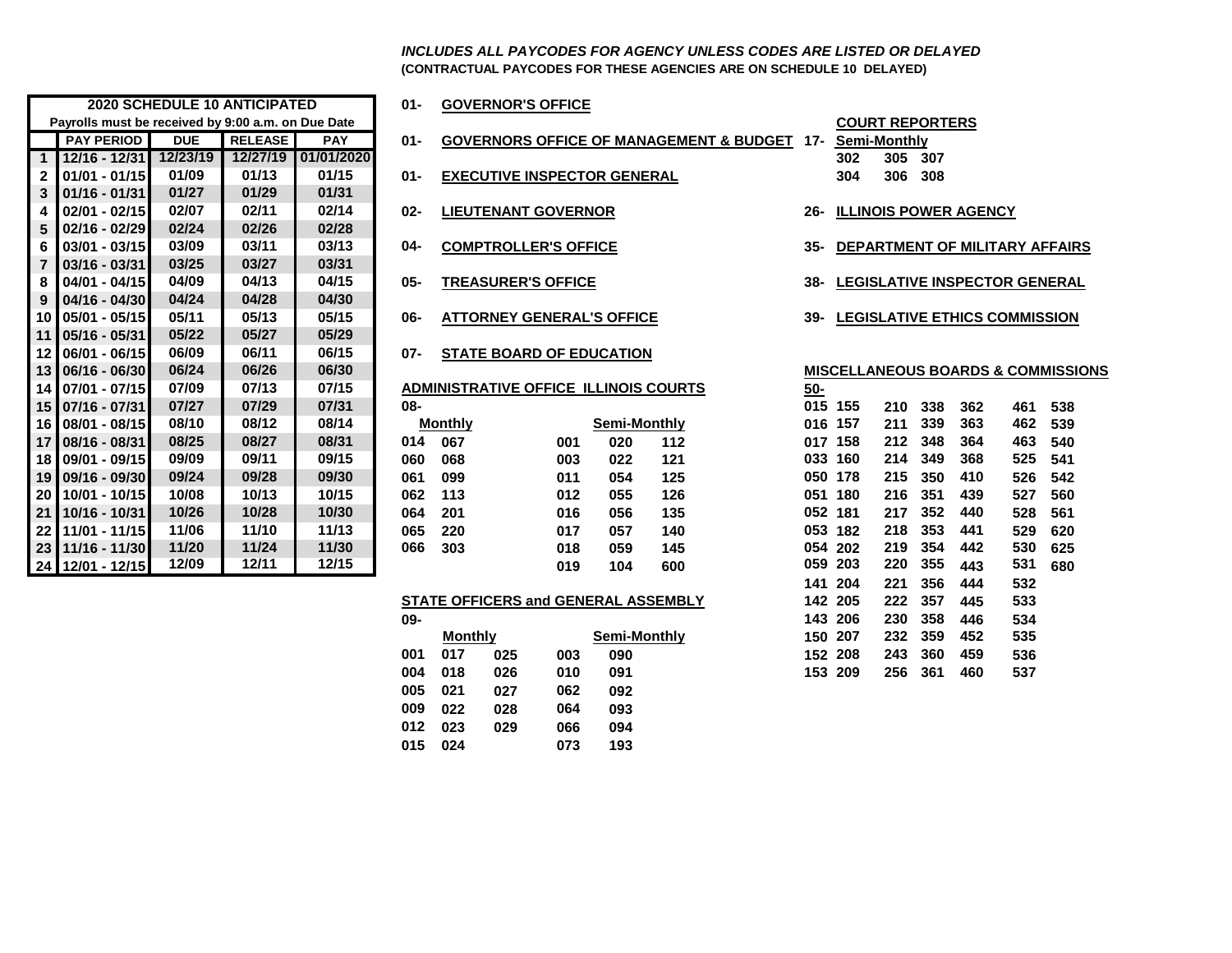|                |                                                    |            | 2020 SCHEDULE 10 DELAYED |            | <b>LIEUTENANT GOVERNOR</b>                     |                                                    |
|----------------|----------------------------------------------------|------------|--------------------------|------------|------------------------------------------------|----------------------------------------------------|
|                | Payrolls must be received by 9:00 a.m. on Due Date |            |                          |            | 02-996<br>02-997 02-998<br>02-999              |                                                    |
|                | <b>PAY PERIOD</b>                                  | <b>DUE</b> | <b>RELEASE</b>           | <b>PAY</b> |                                                | <b>COURT REPORTERS</b>                             |
|                | $1$   12/16 - 12/31                                | 01/09      | 01/13                    | 01/15      | <b>SECRETARY OF STATE'S OFFICE</b>             | (SAME PAY DATE, MONTH BEHIND)                      |
| $\overline{2}$ | $ 01/01 - 01/15 $                                  | 01/27      | 01/29                    | 01/31      | (SAME PAY DATE, MONTH BEHIND)                  | 17-309 17-901                                      |
| 3              | $101/16 - 01/31$                                   | 02/07      | 02/11                    | 02/14      | 03-742                                         |                                                    |
| 4              | $ 02/01 - 02/15 $                                  | 02/24      | 02/26                    | 02/28      |                                                | <b>ILLINOIS POWER AGENCY</b>                       |
| 5              | $02/16 - 02/29$                                    | 03/09      | 03/11                    | 03/13      | <b>COMPTROLLER</b>                             | 26-002<br>26-990                                   |
| 6              | $ 03/01 - 03/15 $                                  | 03/25      | 03/27                    | 03/31      | 04-108 04-360                                  |                                                    |
| $\overline{7}$ | $103/16 - 03/31$                                   | 04/09      | 04/13                    | 04/15      | 04-202 04-997                                  | DEPARTMENT OF JUVENILE JUSTICE                     |
| 8              | $ 04/01 - 04/15 $                                  | 04/24      | 04/28                    | 04/30      |                                                | <b>ALL 27's</b>                                    |
| 9              | $04/16 - 04/30$                                    | 05/11      | 05/13                    | 05/15      | <b>TREASURER'S OFFICE</b>                      |                                                    |
|                | 10 05/01 - 05/15                                   | 05/22      | 05/27                    | 05/29      | 05-992<br>05-994<br>05-996<br>05-998           | <b>DEPARTMENT OF CORRECTIONS</b>                   |
|                | 11 05/16 - 05/31                                   | 06/09      | 06/11                    | 06/15      | 05-995<br>05-997<br>05-993<br>05-999           | <b>ALL 29's</b>                                    |
|                | 12 06/01 - 06/15                                   | 06/24      | 06/26                    | 06/30      |                                                |                                                    |
|                | 13 06/16 - 06/30                                   | 07/09      | 07/13                    | 07/15      | <b>ATTORNEY GENERAL</b>                        | DEPARTMENT OF MILITARY AFFAIRS                     |
|                | 14 07/01 - 07/15                                   | 07/27      | 07/29                    | 07/31      | 06-995<br>06-004<br>06-998                     | 35-901<br>35-201<br>35-235<br>35-904<br>35-907     |
|                | 15 07/16 - 07/31                                   | 08/10      | 08/12                    | 08/14      | 06-909<br>06-997                               | $35 - 210$<br>35-240<br>35-902<br>35-905<br>35-908 |
|                | 16 08/01 - 08/15                                   | 08/25      | 08/27                    | 08/31      |                                                | 35-220<br>35-900<br>35-903<br>35-906               |
|                | 17 08/16 - 08/31                                   | 09/09      | 09/11                    | 09/15      | <b>STATE BOARD OF EDUCATION</b>                |                                                    |
|                | 18 09/01 - 09/15                                   | 09/24      | 09/28                    | 09/30      | 07-955<br>07-951<br>07-953<br>07-957           | <b>LEGISLATIVE INSPECTOR GENERAL</b>               |
|                | 19 09/16 - 09/30                                   | 10/08      | 10/13                    | 10/15      | 07-952<br>07-954<br>07-956<br>07-958<br>07-959 | 38-900                                             |
|                | 20 10/01 - 10/15                                   | 10/26      | 10/28                    | 10/30      |                                                |                                                    |
|                | 21 10/16 - 10/31                                   | 11/06      | 11/10                    | 11/13      | <b>ADMINISTRATIVE OFFICE OF IL COURTS</b>      | <b>LEGISLATIVE ETHICS COMMISSION</b>               |
|                | 22 11/01 - 11/15                                   | 11/20      | 11/24                    | 11/30      | Semi-Mthly<br><b>Monthly</b>                   | 39-900                                             |
|                | 23 11/16 - 11/30                                   | 12/09      | 12/11                    | 12/15      | 08-997<br>08-995 08-996<br>08-993 08-994       |                                                    |
|                | 24 12/01 - 12/15                                   | 12/23      | 12/29                    | 12/31      |                                                | <b>MISCELLANEOUS BOARDS &amp; COMMISSION</b>       |

#### **GOVERNOR'S OFFICE**

**01-902 01-907 01-908 01-909 01-910 01-912 01-913 01-998** 

**GOV. OFFICE OF MANAGEMENT & BUDGET 831 920 966**

**01-800 01-801 01-802 01-804 01-805 01-806 01-807 01-808**

### **01-850 EXECUTIVE INSPECTOR GENERAL**

## **SECRETARY OF STATE'S OFFICE**

#### **TREASURER'S OFFICE**

#### **ATTORNEY GENERAL**

### **STATE BOARD OF EDUCATION**

# **COURT OF CLAIMS**

|                      | <b>OFFICE OF THE SENATE - Semi-Mthly</b> | 253 | 905 | 937 |
|----------------------|------------------------------------------|-----|-----|-----|
| 09-919 09-921 09-923 |                                          | 825 | 918 | 947 |
| 09-920 09-922 09-928 |                                          | 830 | 919 | 965 |

**09-925 09-926 09-927 HOUSE OF REPRESENTATIVES- Semi-Mthly**

## **Monthly 09-008 STATE OFFICERS & GENERAL ASSEMBLY (SAME PAY DATE, MONTH BEHIND)**

#### **13 06/16 - 06/30 07/09 07/13 07/15 DEPARTMENT OF MILITARY AFFAIRS**

| 35-201 35-235 35-901 35-904 35-907 |  |  |
|------------------------------------|--|--|
| 35-210 35-240 35-902 35-905 35-908 |  |  |
| 35-220 35-900 35-903 35-906        |  |  |

#### **24 12/01 - 12/15 12/23 12/29 12/31 MISCELLANEOUS BOARDS & COMMISSIONS**

| <b>COURT OF CLAIMS</b>                      | <u>50-</u> |     |     |     |
|---------------------------------------------|------------|-----|-----|-----|
| 08-998                                      | 154        | 833 | 922 | 981 |
|                                             | 231        | 870 | 923 | 982 |
| <b>OFFICE OF THE SENATE - Semi-Mthlv</b>    | 253        | 905 | 937 |     |
| 09-919<br>09-921<br>09-923                  | 825        | 918 | 947 |     |
| 09-920<br>09-922<br>09-928                  | 830        | 919 | 965 |     |
|                                             | 831        | 920 | 966 |     |
| <b>HOUSE OF REPRESENTATIVES- Semi-Mthly</b> | 832        | 921 | 980 |     |
|                                             |            |     |     |     |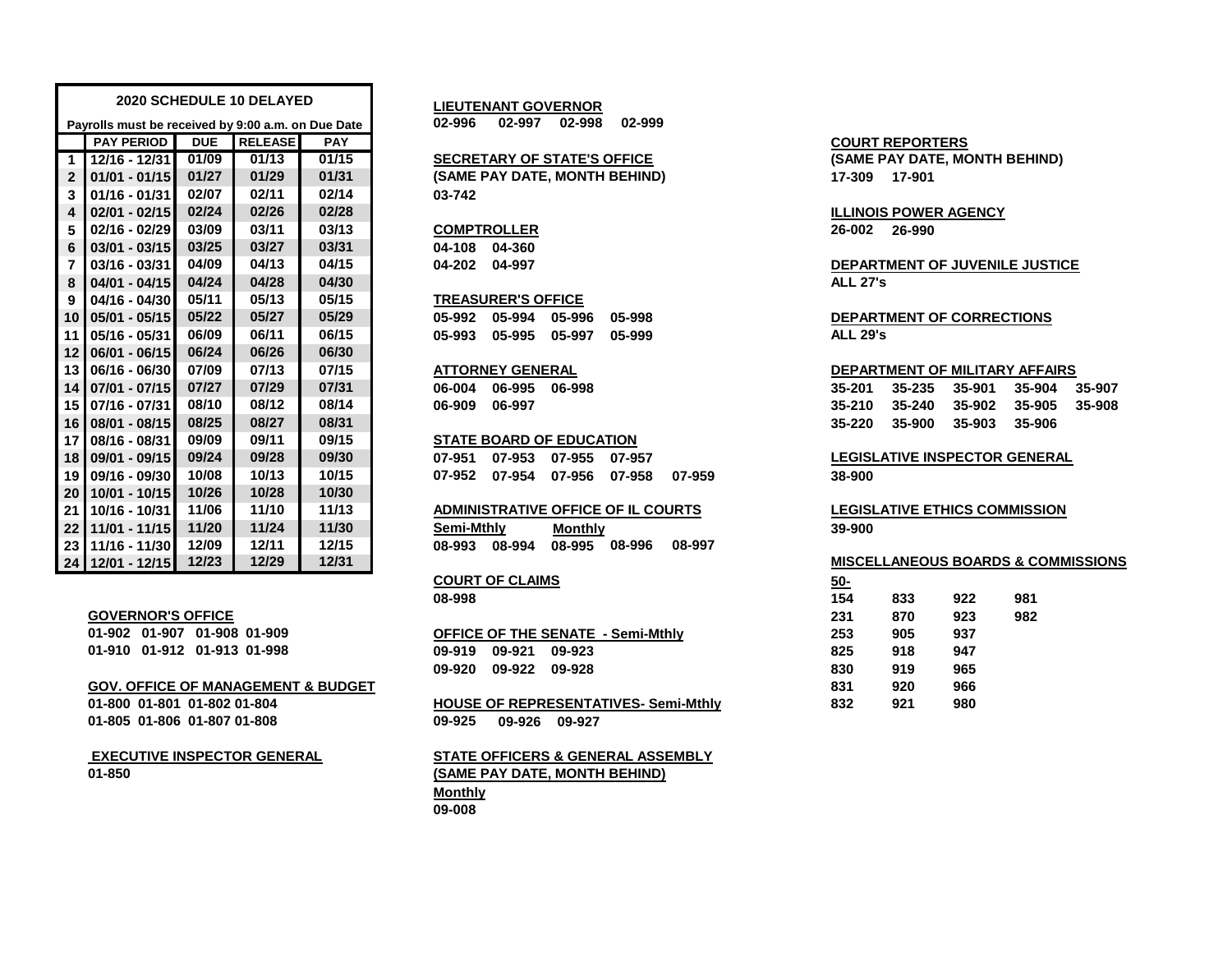| 2020 HOME SERVICES - REGULAR |                                                                 |       |       |       |  |  |  |  |
|------------------------------|-----------------------------------------------------------------|-------|-------|-------|--|--|--|--|
|                              | 10-999                                                          |       |       |       |  |  |  |  |
|                              | Payrolls must be received by 9:00 a.m. on Due Date              |       |       |       |  |  |  |  |
|                              | <b>PAY PERIOD</b><br><b>RELEASE</b><br><b>DUE</b><br><b>PAY</b> |       |       |       |  |  |  |  |
| 1                            | 12/01 - 12/15                                                   | 01/07 | 01/09 | 01/13 |  |  |  |  |
| 2                            | 12/16 - 12-31                                                   | 01/22 | 01/24 | 01/28 |  |  |  |  |
| 3                            | $01/01 - 01/15$                                                 | 02/06 | 02/10 | 02/13 |  |  |  |  |
| 4                            | 01/16 - 01/31                                                   | 02/24 | 02/26 | 02/28 |  |  |  |  |
| 5                            | $02/01 - 02/15$                                                 | 03/09 | 03/11 | 03/13 |  |  |  |  |
| 6                            | 02/16 - 02/29                                                   | 03/23 | 03/25 | 03/27 |  |  |  |  |
| $\overline{7}$               | $03/01 - 03/15$                                                 | 04/07 | 04/09 | 04/13 |  |  |  |  |
| 8                            | 03/16 - 03/31                                                   | 04/22 | 04/24 | 04/28 |  |  |  |  |
| 9                            | $04/01 - 04/15$                                                 | 05/07 | 05/11 | 05/13 |  |  |  |  |
| 10                           | 04/16 - 04/30                                                   | 05/21 | 05/26 | 05/28 |  |  |  |  |
| 11                           | $05/01 - 05/15$                                                 | 06/08 | 06/10 | 06/12 |  |  |  |  |
| 12                           | 05/16 - 05/31                                                   | 06/22 | 06/24 | 06/26 |  |  |  |  |
| 13                           | $06/01 - 06/15$                                                 | 07/07 | 07/09 | 07/13 |  |  |  |  |
| 14                           | 06/16 - 06/30                                                   | 07/22 | 07/24 | 07/28 |  |  |  |  |
| 15                           | $07/01 - 07/15$                                                 | 08/07 | 08/11 | 8/13  |  |  |  |  |
| 16                           | 07/16 - 07/31                                                   | 08/24 | 08/26 | 08/28 |  |  |  |  |
| 17                           | 08/01 - 08/15                                                   | 09/04 | 09/09 | 09/11 |  |  |  |  |
| 18                           | 08/16 - 08/31                                                   | 09/22 | 09/24 | 09/28 |  |  |  |  |
| 19                           | 09/01 - 09/15                                                   | 10/06 | 10/08 | 10/13 |  |  |  |  |
| 20                           | 09/16 - 09/30                                                   | 10/22 | 10/26 | 10/28 |  |  |  |  |
| 21                           | 10/01 - 10/15                                                   | 11/06 | 11/10 | 11/13 |  |  |  |  |
| 22                           | 10/16 - 10/31                                                   | 11/19 | 11/23 | 11/25 |  |  |  |  |
| 23                           | 11/01 - 11/15                                                   | 12/07 | 12/09 | 12/11 |  |  |  |  |
| 24                           | 11/16 - 11/30                                                   | 12/17 | 12/21 | 12/23 |  |  |  |  |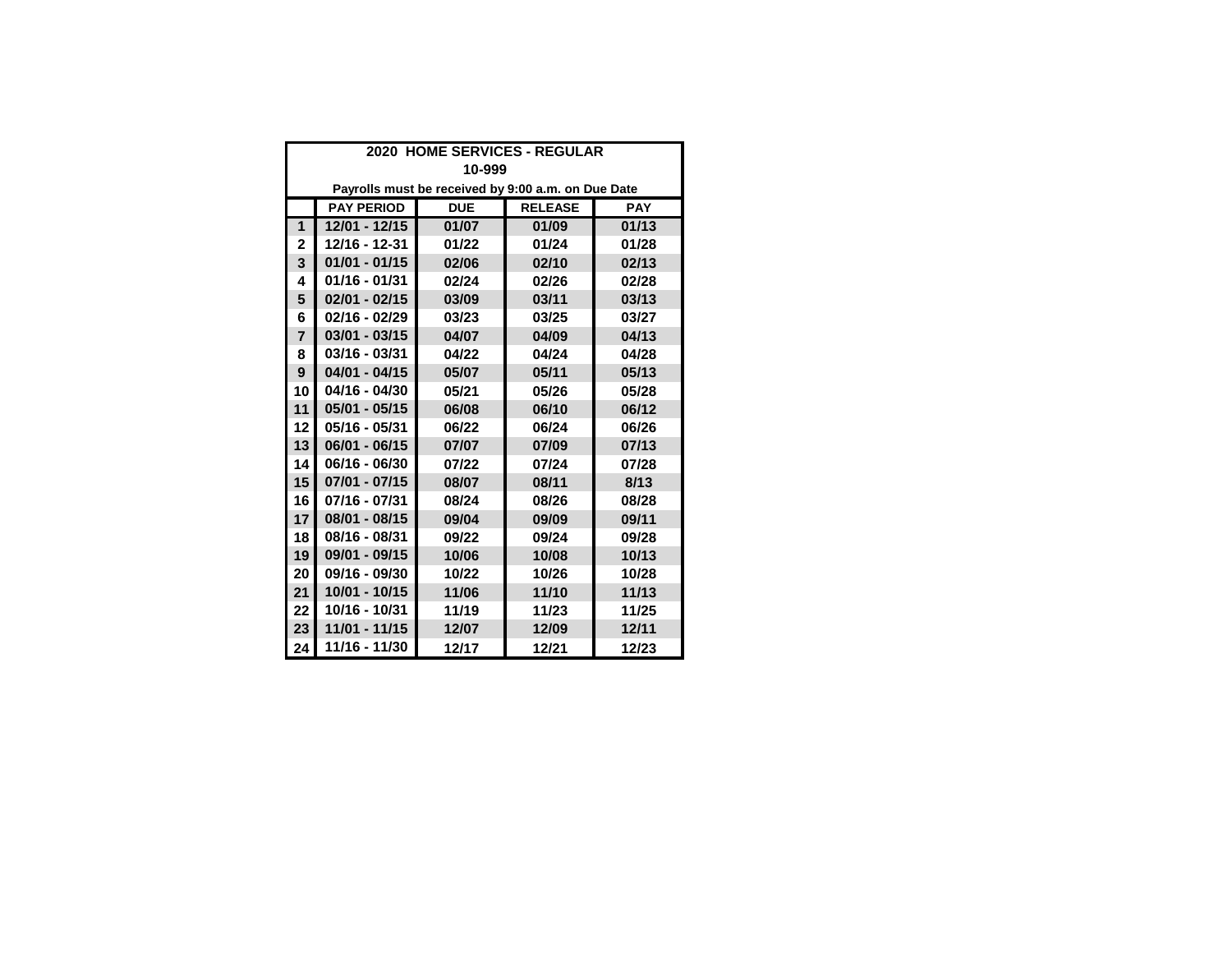| <b>2020 - STATE TOLL HIGHWAY AUTHORITY</b>         |                   |            | <b>2020 - STATE TOLL HIGHWAY AUTHORITY</b> |                                                    |                         |                   |            |                |            |
|----------------------------------------------------|-------------------|------------|--------------------------------------------|----------------------------------------------------|-------------------------|-------------------|------------|----------------|------------|
| 50-240<br>50-242 50-246                            |                   |            |                                            | 50-241                                             |                         |                   |            |                |            |
| Payrolls must be received by 9:00 a.m. on Due Date |                   |            |                                            | Payrolls must be received by 9:00 a.m. on Due Date |                         |                   |            |                |            |
|                                                    | <b>PAY PERIOD</b> | <b>DUE</b> | <b>RELEASE</b>                             | <b>PAY</b>                                         |                         | <b>PAY PERIOD</b> | <b>DUE</b> | <b>RELEASE</b> | <b>PAY</b> |
| 1                                                  | 12/16/19-12/29/19 | 01/06      | 01/08                                      | 01/10                                              | $\mathbf{1}$            | 12/15/19-12/28/19 | 01/06      | 01/08          | 01/10      |
| $\overline{2}$                                     | 12/30/19-01/12/20 | 01/17      | 01/22                                      | 01/24                                              | $\overline{2}$          | 12/29/19-01/11/20 | 01/17      | 01/22          | 01/24      |
| 3                                                  | 01/13-01/26       | 02/03      | 02/05                                      | 02/07                                              | 3                       | 01/12-01/25       | 02/03      | 02/05          | 02/07      |
| 4                                                  | 01/27-02/09       | 02/14      | 02/19                                      | 02/21                                              | $\overline{\mathbf{4}}$ | 01/26-02/08       | 02/14      | 02/19          | 02/21      |
| 5                                                  | 02/10-02/23       | 03/02      | 03/04                                      | 03/06                                              | 5                       | 02/09-02/22       | 03/02      | 03/04          | 03/06      |
| 6                                                  | 02/24-03/08       | 03/16      | 03/18                                      | 03/20                                              | 6                       | 02/23-03/07       | 03/16      | 03/18          | 03/20      |
| 7                                                  | 03/09-03/22       | 03/30      | 04/01                                      | 04/03                                              | 7                       | 03/08-03/21       | 03/30      | 04/01          | 04/03      |
| 8                                                  | 03/23-04/05       | 04/13      | 04/15                                      | 04/17                                              | 8                       | 03/22-04/04       | 04/13      | 04/15          | 04/17      |
| 9                                                  | 04/06-04/19       | 04/27      | 04/29                                      | 05/01                                              | 9                       | 04/05-04/18       | 04/27      | 04/29          | 05/01      |
| 10                                                 | 04/20-05/03       | 05/11      | 05/13                                      | 05/15                                              | 10                      | 04/19-05/02       | 05/11      | 05/13          | 05/15      |
| 11                                                 | 05/04-05/17       | 05/22      | 05/27                                      | 05/29                                              | 11                      | 05/03-05/16       | 05/22      | 05/27          | 05/29      |
| 12                                                 | 05/18-05/31       | 06/08      | 06/10                                      | 06/12                                              | 12                      | 05/17-05/30       | 06/08      | 06/10          | 06/12      |
| 13                                                 | 06/01-06/14       | 06/22      | 06/24                                      | 06/26                                              | 13                      | 05/31-06/13       | 06/22      | 06/24          | 06/26      |
| 14                                                 | 06/15-06/28       | 07/06      | 07/08                                      | 07/10                                              | 14                      | 06/14-06/27       | 07/06      | 07/08          | 07/10      |
| 15                                                 | 06/29-07/12       | 07/20      | 07/22                                      | 07/24                                              | 15                      | 06/28-07/11       | 07/20      | 07/22          | 07/24      |
| 16                                                 | 07/13-07/26       | 08/03      | 08/05                                      | 08/07                                              | 16                      | 07/12-07/25       | 08/03      | 08/05          | 08/07      |
| 17                                                 | 07/27-08/09       | 08/17      | 08/19                                      | 08/21                                              | 17                      | 07/26-08/08       | 08/17      | 08/19          | 08/21      |
| 18                                                 | 08/10-08/23       | 08/31      | 09/02                                      | 09/04                                              | 18                      | 08/09-08/22       | 08/31      | 09/02          | 09/04      |
| 19                                                 | 08/24-09/06       | 09/14      | 09/16                                      | 09/18                                              | 19                      | 08/23-09/05       | 09/14      | 09/16          | 09/18      |
| 20                                                 | 09/07-09/20       | 09/28      | 09/30                                      | 10/02                                              | 20                      | 09/06-09/19       | 09/28      | 09/30          | 10/02      |
| 21                                                 | 09/21-10/04       | 10/09      | 10/14                                      | 10/16                                              | 21                      | 09/20-10/03       | 10/09      | 10/14          | 10/16      |
| 22                                                 | 10/05-10/18       | 10/26      | 10/28                                      | 10/30                                              | 22                      | 10/04-10/17       | 10/26      | 10/28          | 10/30      |
| 23                                                 | 10/19-11/01       | 11/06      | 11/10                                      | 11/13                                              | 23                      | 10/18-10/31       | 11/06      | 11/10          | 11/13      |
| 24                                                 | 11/02-11/15       | 11/19      | 11/23                                      | 11/25                                              | 24                      | 11/01-11/14       | 11/19      | 11/23          | 11/25      |
| 25                                                 | 11/16-11/29       | 12/07      | 12/09                                      | 12/11                                              | 25                      | 11/15-11/28       | 12/07      | 12/09          | 12/11      |
| 26                                                 | 11/30-12/13       | 12/17      | 12/21                                      | 12/23                                              | 26                      | 11/29-12/12       | 12/17      | 12/21          | 12/23      |

| <b>020 - STATE TOLL HIGHWAY AUTHORITY</b>       |            |                | <b>2020 - STATE TOLL HIGHWAY AUTHORITY</b> |                                                    |                   |            |                |            |  |
|-------------------------------------------------|------------|----------------|--------------------------------------------|----------------------------------------------------|-------------------|------------|----------------|------------|--|
| 50-246<br>50-240<br>50-242                      |            |                | 50-241                                     |                                                    |                   |            |                |            |  |
| rolls must be received by 9:00 a.m. on Due Date |            |                |                                            | Payrolls must be received by 9:00 a.m. on Due Date |                   |            |                |            |  |
| <b>PAY PERIOD</b>                               | <b>DUE</b> | <b>RELEASE</b> | <b>PAY</b>                                 |                                                    | <b>PAY PERIOD</b> | <b>DUE</b> | <b>RELEASE</b> | <b>PAY</b> |  |
| 16/19-12/29/19                                  | 01/06      | 01/08          | 01/10                                      | 1                                                  | 12/15/19-12/28/19 | 01/06      | 01/08          | 01/10      |  |
| 30/19-01/12/20                                  | 01/17      | 01/22          | 01/24                                      | $\overline{2}$                                     | 12/29/19-01/11/20 | 01/17      | 01/22          | 01/24      |  |
| 01/13-01/26                                     | 02/03      | 02/05          | 02/07                                      | 3                                                  | 01/12-01/25       | 02/03      | 02/05          | 02/07      |  |
| 01/27-02/09                                     | 02/14      | 02/19          | 02/21                                      | 4                                                  | 01/26-02/08       | 02/14      | 02/19          | 02/21      |  |
| 02/10-02/23                                     | 03/02      | 03/04          | 03/06                                      | 5                                                  | 02/09-02/22       | 03/02      | 03/04          | 03/06      |  |
| 02/24-03/08                                     | 03/16      | 03/18          | 03/20                                      | 6                                                  | 02/23-03/07       | 03/16      | 03/18          | 03/20      |  |
| 03/09-03/22                                     | 03/30      | 04/01          | 04/03                                      | 7                                                  | 03/08-03/21       | 03/30      | 04/01          | 04/03      |  |
| 03/23-04/05                                     | 04/13      | 04/15          | 04/17                                      | 8                                                  | 03/22-04/04       | 04/13      | 04/15          | 04/17      |  |
| 04/06-04/19                                     | 04/27      | 04/29          | 05/01                                      | 9                                                  | 04/05-04/18       | 04/27      | 04/29          | 05/01      |  |
| 04/20-05/03                                     | 05/11      | 05/13          | 05/15                                      | 10                                                 | 04/19-05/02       | 05/11      | 05/13          | 05/15      |  |
| 05/04-05/17                                     | 05/22      | 05/27          | 05/29                                      | 11                                                 | 05/03-05/16       | 05/22      | 05/27          | 05/29      |  |
| 05/18-05/31                                     | 06/08      | 06/10          | 06/12                                      | 12                                                 | 05/17-05/30       | 06/08      | 06/10          | 06/12      |  |
| 06/01-06/14                                     | 06/22      | 06/24          | 06/26                                      | 13                                                 | 05/31-06/13       | 06/22      | 06/24          | 06/26      |  |
| 06/15-06/28                                     | 07/06      | 07/08          | 07/10                                      | 14                                                 | 06/14-06/27       | 07/06      | 07/08          | 07/10      |  |
| 06/29-07/12                                     | 07/20      | 07/22          | 07/24                                      | 15                                                 | 06/28-07/11       | 07/20      | 07/22          | 07/24      |  |
| 07/13-07/26                                     | 08/03      | 08/05          | 08/07                                      | 16                                                 | 07/12-07/25       | 08/03      | 08/05          | 08/07      |  |
| 07/27-08/09                                     | 08/17      | 08/19          | 08/21                                      | 17                                                 | 07/26-08/08       | 08/17      | 08/19          | 08/21      |  |
| 08/10-08/23                                     | 08/31      | 09/02          | 09/04                                      | 18                                                 | 08/09-08/22       | 08/31      | 09/02          | 09/04      |  |
| 08/24-09/06                                     | 09/14      | 09/16          | 09/18                                      | 19                                                 | 08/23-09/05       | 09/14      | 09/16          | 09/18      |  |
| 09/07-09/20                                     | 09/28      | 09/30          | 10/02                                      | 20                                                 | 09/06-09/19       | 09/28      | 09/30          | 10/02      |  |
| 09/21-10/04                                     | 10/09      | 10/14          | 10/16                                      | 21                                                 | 09/20-10/03       | 10/09      | 10/14          | 10/16      |  |
| 10/05-10/18                                     | 10/26      | 10/28          | 10/30                                      | 22                                                 | 10/04-10/17       | 10/26      | 10/28          | 10/30      |  |
| 10/19-11/01                                     | 11/06      | 11/10          | 11/13                                      | 23                                                 | 10/18-10/31       | 11/06      | 11/10          | 11/13      |  |
| 11/02-11/15                                     | 11/19      | 11/23          | 11/25                                      | 24                                                 | 11/01-11/14       | 11/19      | 11/23          | 11/25      |  |
| 11/16-11/29                                     | 12/07      | 12/09          | 12/11                                      | 25                                                 | 11/15-11/28       | 12/07      | 12/09          | 12/11      |  |
| 11/30-12/13                                     | 12/17      | 12/21          | 12/23                                      | 26                                                 | 11/29-12/12       | 12/17      | 12/21          | 12/23      |  |